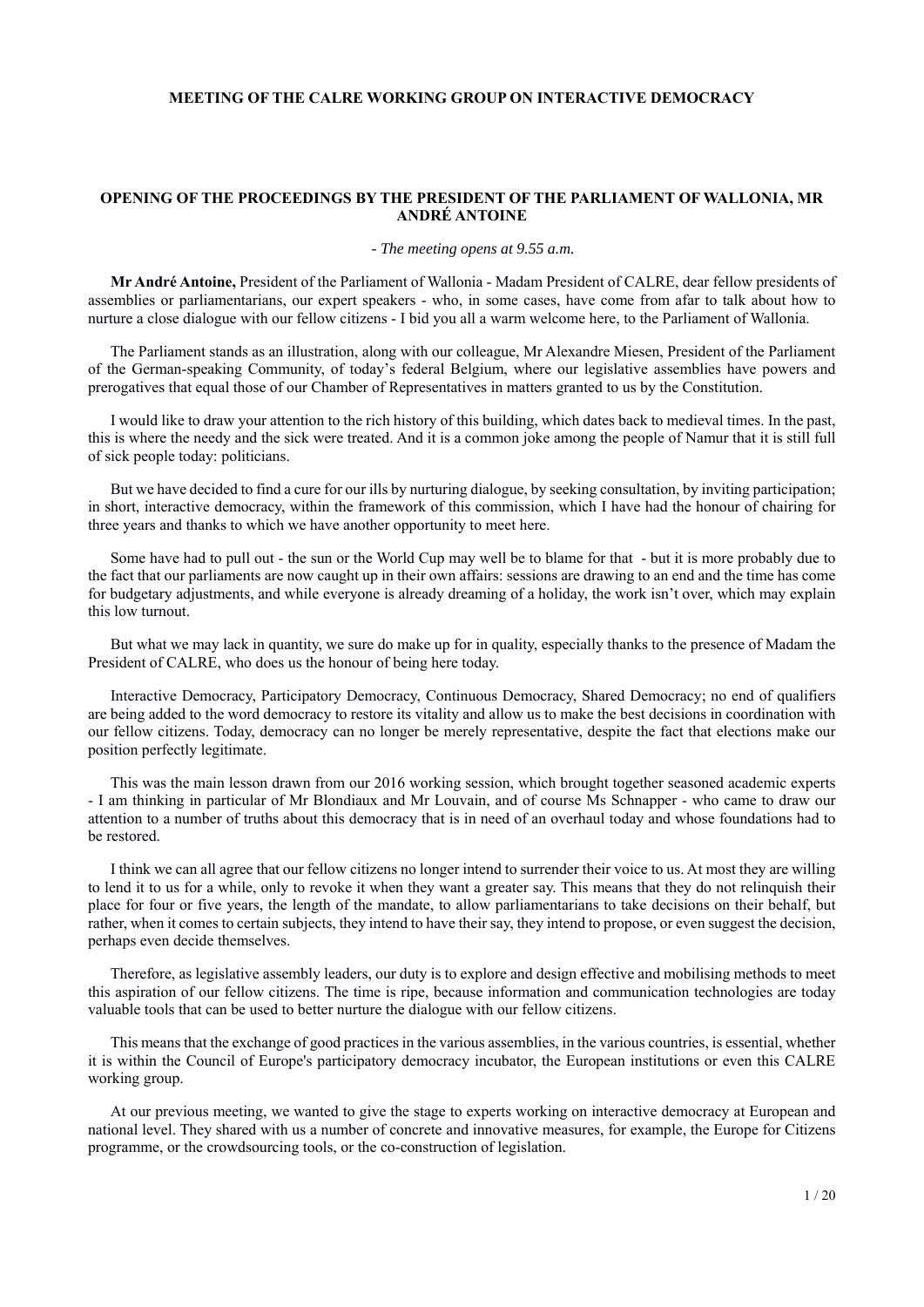It couldn't have come at a better time, because the Parliament of Wallonia, having borrowed this idea from the French National Assembly, has just implemented it. With the Secretary-General, we have launched an operation known as "A decree for all, a decree by all". This is an opportunity for our fellow citizens, in response to topics previously determined by the elected representatives, to submit their suggestions, to react to the proposals and to build on them, or even perhaps to amend them; in short, to encourage a very active dialogue between citizens and elected representatives, culminating in an actual physical meeting with these citizens who have tabled a number of suggestions.

That is what we'll be doing on the 2nd of July of this year, since we will be receiving all the parliamentarians who have become involved in this process of listening to citizens, meeting with them to improve on the texts, knowing that, at the end of this co-construction effort between citizens and elected representatives, texts will be submitted, even before the summer holidays, that is to say in mid-July, on two topics which were not simple: the first concerned the fate of small traders in the face of hypermarkets, supermarkets and thus the emergence of e-commerce. How to maintain social ties? This is a big concern here in Wallonia. On the other hand, the "Zero unemployment territory" campaign, which we had observed in France and which we wanted to roll out here.

There were a number of positive, favourable reactions, although our fellow citizens may have preferred to address other themes. And that is what I believe will encourage us to continue with the operation along the same lines, since I think it has largely met our expectations.

Our Parliament has been fully committed to this process of openness to citizens since the beginning of this legislature, drawing inspiration in particular from best practices that we have been able to observe among the CALRE members. These include:

Electronic petitions. Today, it only takes one Walloon to submit a petition. If it comes within the remit of our Parliament, this petition will be dealt with in a parliamentary committee. It will therefore be necessary for parliamentarians to give an answer, whether positive or negative, but there must be an answer, that is the first element.

The second is the citizen contributions. All our legislation is available to citizens who can say "I agree. I do not agree. I would have liked to change this passage of the law that we call a decree. " All these contributions are then enclosed in the brief of the parliamentarians who are free to pay heed to them or ignore them, that is up to the elected representatives.

We also broadcast all our debates on television so that citizen viewers can follow the positions taken by each of the representatives.

Finally, we have just completed a second citizen panel operation where, after a survey among more than 1,000 members of the population, we asked these 1,000 Walloons if they wanted to participate in a citizen panel, that obviously required us to select, to classify thirty or so citizens that would be representative of the variety of our Walloon population, whether in terms of age, qualifications or socio-professional origin.

In short, they were given the opportunity to be parliamentarians for a month. I admit that a lot of people were sceptical, claiming that it was much too important a role to give to citizens who had no clue about what they were doing.

It's true that there was a lack of knowledge of the mechanisms and subjects but, very quickly, these citizens threw themselves into it, they mastered the subjects by even asking for additional experts and by filing a certain number of recommendations.

Whether it is with a decree by all, for all, or with the electronic petitions, the contributions, the citizen panel or the public consultation, since we are putting the final touches to a very important text that will allow us, at the level of the Walloon Region, to organise public consultations (as is already the case at the local level), democracy is being used as one of the instruments of the orchestra. It takes several instruments to bring this democratic symphony to life. It isn't always easy, but instead of complaining that the gap is widening, we must work to create a bridge between citizens and elected representatives.

Today, we are not going to deal with national or regional aspects, but we will focus more on local democracy and municipal democracy. On the one hand, in Wallonia, we will be voting in October, this is an important event. We realise that many political parties are competing for ideas to restore dialogue with our fellow citizens and to give them more opportunities to express themselves. If you think about it - and this is the mayor talking to you - the municipal level is an ideal place to allow citizen expression and participation on issues that affect them very directly, whether it be their living environment, the waste policy, urban planning or road safety. These are all topics that interest and engage our citizens today. That is why we wanted today to deal with the question of what action needs to be taken to boost the participatory credentials of our municipalities in this matter?

Many experiences already exist: advisory councils. In my municipality, I've launched what we refer to as cooperative budgets. It's very simple: the cooperative budget differs sightly from the participatory budget. It isn't a sum that is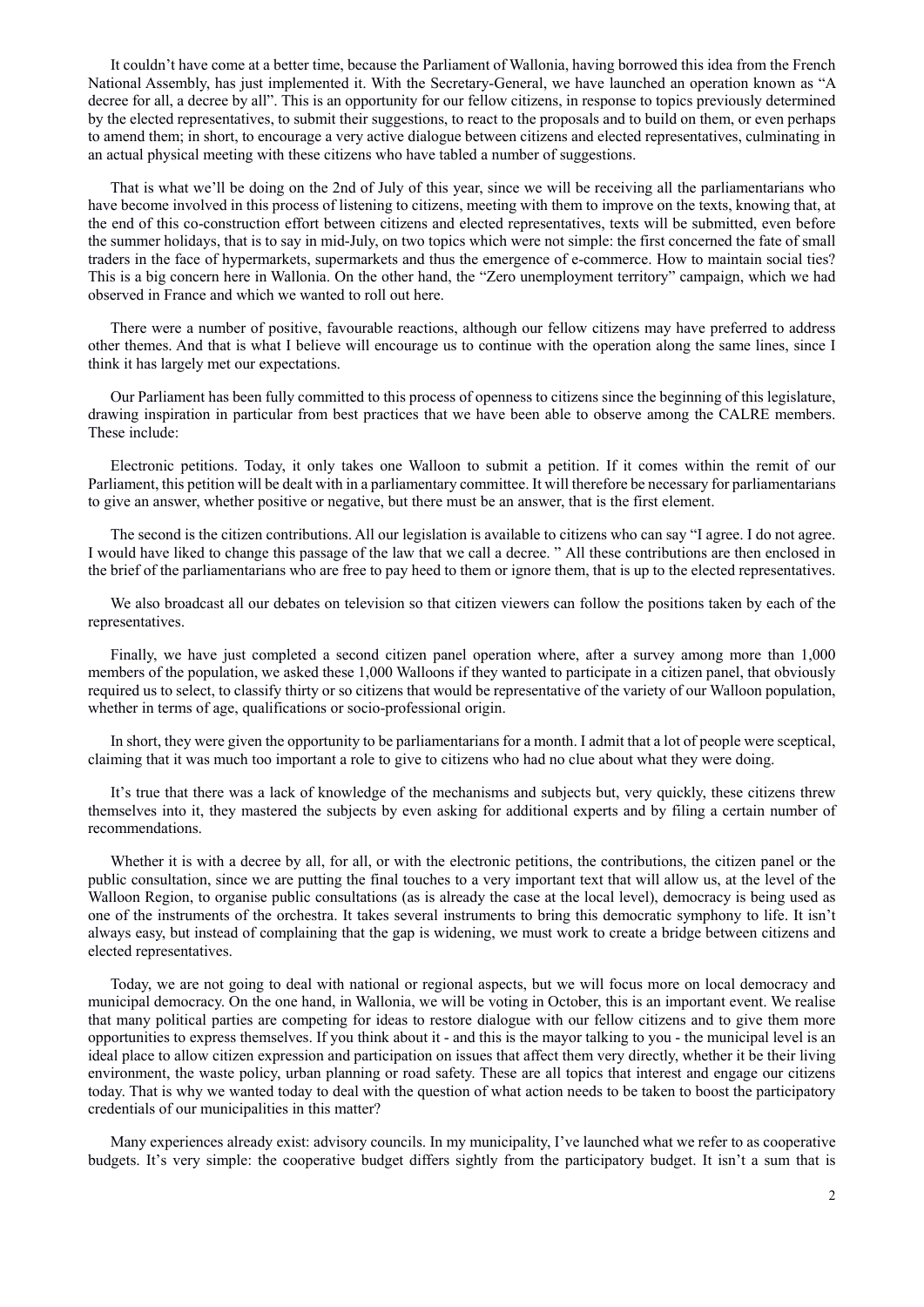entrusted to the citizens who decide how it will be used. It's more of a call for projects. Then we enter into a dialogue with the municipal college, because we need permits and administrative procedures, we select or reject the projects, explaining the decision each time. It was a first and, in a town of 10,000 inhabitants, it attracted 16 projects supported by several citizens, groups and associations. Of the 16 projects, 14 were admissible and will therefore be funded.

We witnessed the satisfaction of those who set up these projects when they heard that they have the green light. We explained to the other two that their project was outside the scope of the municipality or that the resources that it required exceeded our budgetary possibilities, in any case at the moment. The fact that it was a new tool was understood.

As Mr Miesen knows, we have had experiences of citizens who come directly to the municipal council to raise an issue with the executive but admit that this formula is not very successful at the moment. Citizens are still afraid to put a question to an elected representative, they fear a backlash because of the fact that they are challenging and proposing something else. We see that our fellow citizens are very cautious when they raise an issue, which is often critical.

On the other hand, in the formula I mentioned, the cooperative budget or even the participatory budget, we see more willingness to get involved. This is particularly true in our country when it comes to matters of spatial planning and urban planning. We see immediately when there are inquiries, since the law requires us to hold inquiries, it is not uncommon to see several hundreds of citizens say: "We do not want this project, or we want to see it evolve, or we want to see it better integrated". So we see that, at the local level, there is a reservoir, a breeding ground extremely favourable to participation.

To cultivate this garden of democracy at the local level, we've called in the experts, the gardeners of participation.

I refer, of course, to our first speaker, Dominique Ollivier, who is well versed in this subject and who has a very long experience in the field of public administration, since she is the author of numerous texts and dissertations dealing in particular with civil participation. In just a few moments, she will explain to us the ins and outs of the Montreal Public Consultation Office, which is an independent organisation and which is entirely, if I am well informed - but she will confirm it to us - dedicated to the consultation of the citizens of the City of Montreal, mainly in the fields of urban planning - which means that it isn't that different to our Region - but also on any project that could be submitted by the municipal authorities.

And of course, on behalf of our assembly, of CALRE, I would like to thank you in particular for having crossed the Atlantic to be here. Going to such efforts to bring this measure to our attention which, to my knowledge, is relatively new in our old continent, is proof indeed of your firm belief in democracy.

Moreover, as I mentioned a moment ago, solutions sometimes reside closer to home, in this case, on the other side of the Sambre. Which is why our second speaker, Mr Marcel Guillaume, will take us through the work of the Namur Citizen Forum. This initiative was spawned by an issue that has come under intense media scrutiny. There has been a lot of debate about the development of a park into a shopping centre and which today, deploys all of its activities, if I am well informed, within the entire scope of municipal powers, on the basis of a project and has drawn from it a management method, a method of participation.

We will see how the subjects of citizen participation are approached on both sides of the Atlantic, from the St Lawrence to the Sambre.

After several citizen consultation sessions, the forum produced a white paper containing many suggestions for all local political formations and they concern both mobility and spatial planning, social ties, and even early childhood.

Beyond the specific recommendations it contains, I am also delighted to learn more about the process that finally made it possible to switch from protest, forgive me the use of the word, to a form of participation and coordination of public expression. I think this process deserves to be highlighted.

As you see, there is a great appetite for this subject, we have found the gardeners of democracy and we will be enjoying the fruits of their labours in a short time, but before giving the floor to the CALRE President, I would like to leave you with this very beautiful thought by the former governor of New York, Alfred Smith, who declared that the cure for the evils of democracy is more democracy.

We've observed a number of incidents in this representative democracy. We believe, and this is the purpose of our work today, that more democracy can lead to cures for a society that would not only be in better shape but, above all, would give a fair place to our citizens.

Thank you to our two speakers and thank you to the president.

To whom I gladly give the floor.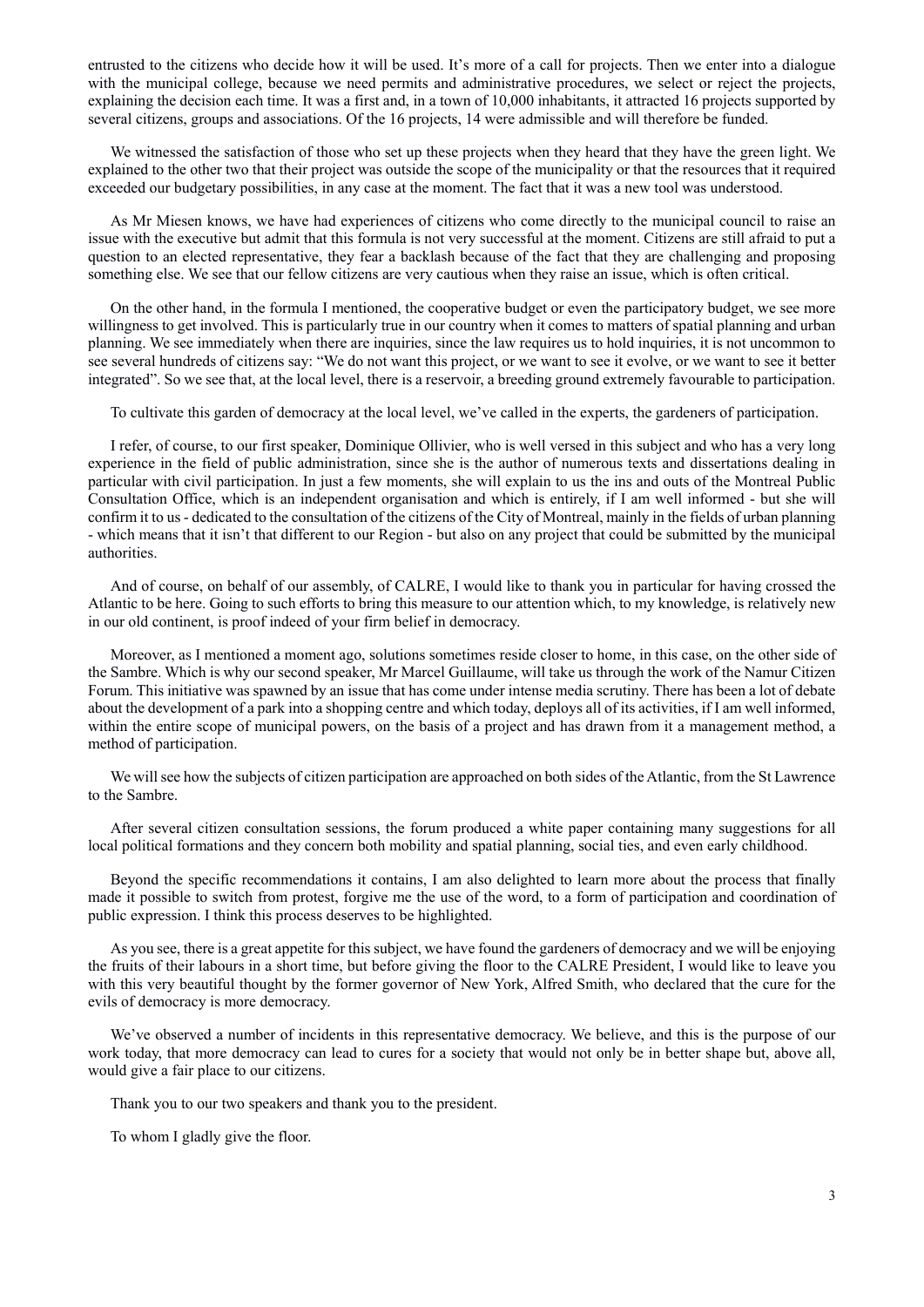# **INTRODUCTORY WORD BY MS ANA LUIS, PRESIDENT OF CALRE AND PRESIDENT OF THE ASSEMBLY OF THE AZORES**

# **Ms Ana Luis, President of CALRE and President of the Assembly of the Azores.** *- Hello everyone. Thank you for your welcome.*

*I'm just going to say a few words to justify my presence here, in my capacity as president of CALRE.* 

*My intention was to attend a meeting at least once in each of the ten CALRE groups. Not only with all the coordinators who truly make huge efforts and who throw themselves into these themes that are so important for all citizens, not only for CALRE, but also for the whole of Europe.* 

*They are people who are deeply involved and who really maintain a very important dynamic to carry out the objectives of our association.*

*Good governance practices are debated, which take the form of ideas and working tools. We hope that this will be of great value for our parliaments.* 

*These are the objectives of CALRE. Even if there has been a change in the name, the fundamentals remain the same. The fundamentals are in fact the promotion of dialogue and the promotion of electronic tools in order to come closer to the citizen.* 

*In general, and after listening carefully to the speech given by the President of this Assembly, I think it can be said that there is a common denominator for all the parliaments of the Western world. There is a kind of disinterest and even some ignorance of policies. Citizens, for the most part, pay no attention to policies. They are not really aware of the policies that are debated and developed by parliaments. When we talk about young democracies, like Portugal, which can look back at only 44 years of democracy, it seems to us very important to bring the dialogue, and thus the debate with the citizens, inside the parliamentary assembly.* 

*I think we need to talk less or otherwise really focus on issues that concern our citizens. We are trying to narrow this distance between elected representatives and citizens via these electronic tools in order to find a consensus and to allow everyone to find their place and participate in the debate.* 

*This question is, in my opinion, essentially political. We have the technology, tools and social networks, we can use them, they are at our disposal. I believe that this is a clearly political question. There is a kind of political dysfunction that needs to be addressed.* 

*Things are not how they used to be, when political communication was only a matter of drawing up a short memo to say what had happened. Today, much more communication is needed. We must look to the future. We must make sure that citizens know exactly what they want, how they can get it and how they can participate in this process.* 

*For these reasons, we as citizens, we are present on the social networks as consumers when we should also have a role of actors. We must use these means of communication, these networks, to embrace the inspirations, interests and concerns of every citizen.* 

*The question I would like to ask you, which I would like you to think about, is a question that has already been put to our Parliament and this issue is still being debated. When everything has been done, when electronic means are already used and citizens can already participate via these tools, for example, we have in our Constitution the opportunity to participate, to ask questions, to propose projects, to make suggestions that will be debated and voted on in Parliament. For example, any citizen already can take the initiative of asking for a referendum. We feel that our website is really very clear and one wonders, in these conditions, when one has such a complete work tool, what is still left to be done. Is it sufficient? How do we develop new tools, new methods to allow an even more active participation of the citizen? We must also increase interest in politics, because we note that, today, there is a distance, a gap, between the citizen and the policy being developed.* 

*Citizens lose interest in politics because they often do not know how to access it. It seems very far removed from their reality.* 

*The question I ask you, and which I would like you to think about, is what more can be done to develop this cooperation and meet the aspirations of our fellow citizens.*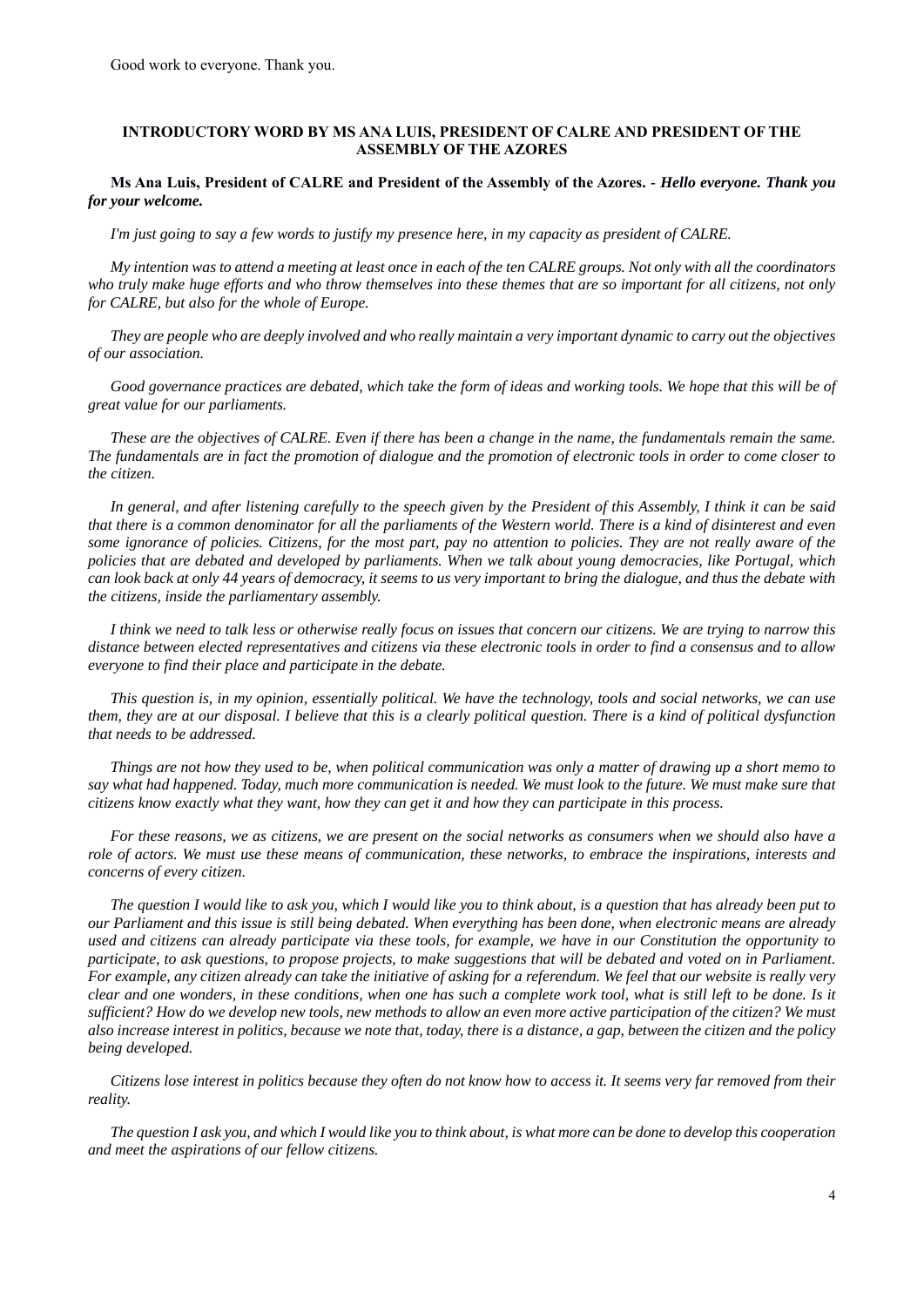# **PRESENTATION BY MS DOMINIQUE OLLIVIER, PRESIDENT OF THE MONTREAL PUBLIC CONSULTANCY OFFICE (MPCO)**

Ms Dominique Ollivier, President of the Montreal Public Consultancy Office (MPCO). - The city of Montreal is the largest city in the Province of Quebec. Public consultation is an important part of life there, going back to the end of the 1970s when citizens launched a protest against plans by the authorities to change a thoroughfare in the City. What characterises Montreal is, on one side, our mountain and, on the other, the river. In the minds of the people of Montreal, a sacred thoroughfare leads down from the mountain to the river. They want to be able to see the river from the mountain, to see the mountain from the river, which means that the entire urban organisation of the city is designed in such a way as to preserve these two-way views. At the time, a group of citizens had been protesting against buildings and plans that were in the pipeline to develop the city. They organised the first citizen consultation in Montreal around this ambitious project on a thoroughfare known as McGill College.

There was a change of municipal administration in 1986. This led to the creation of what is called a public consultation office - which was a municipal service - and which, when there were major urban planning projects, was in charge of consulting the public to gauge its opinion on these issues.

The Montreal Public Consultation Office operated for approximately eight years until 1992. This office was abolished when the administration once again changed hands.

Ten years later, the Province of Quebec redrafted the Charter of the City of Montreal, to allow the City of Montreal to bring together all municipalities and districts of the island within a single large city of Montreal. The Quebec government imposed as a condition, the return of a formal process of citizen participation. To protect it from the vagaries of political will, it decided to institutionalise it in the form of what is now called the *Office de consultation publique de Montréal*, the Montreal Public Consultation Office. The Office was therefore created 15 years ago, in 2002, and is now in its sixteenth year of existence.

The Office has a threefold mission:

- To consult the citizens on all the projects affecting the urban development plan for Montreal, which is an obligation enshrined by law;
- To advise all the bodies of the City of Montreal that may need to hold a consultation, be it the districts or services that would like to put in place policies or various schemes, to ensure that they respect public consultation rules when drawing up their public consultation plan;
- to be able to conduct a kind of international watch on best practices in the field of public consultation.

That's why we often say that in Montreal, we are a little ahead of the game: the Office is becoming a public consultation factory and we are at the forefront of everything that is being done around the world.

To do this, we are part of the major networks.

The first is the International Observatory of Participatory Democracies, based in Barcelona, which brings together a number of cities in several European countries, including Spain, Portugal and Italy, among others. It is a grouping of all forms of local or regional governments that are interested in issues of public participation and the inclusion of citizens in these networks.

The second is the Aarhus Network, which is more specialised in bodies that depend either on cities and municipalities or states, but which are official citizen consultation bodies - administrations or parliaments.

Participation in these two networks has enabled us to exchange best practices and to experiment with all kinds of consultation techniques over the years.

We have five major fields of action in Montreal.

First, all real estate projects that exceed a surface area of 15,000 square meters. Why is this field of action so special? Because these are both public projects and private projects. Even if the land is privately owned, if we are talking about a construction of more than 15,000 square meters, it still needs to be the subject of a public consultation, if it requires a derogation from the city's urban planning scheme to realise it.

We also cover everything that is collective facilities. We're talking here about hospitals, schools, universities, airport terminals, road trains, etc.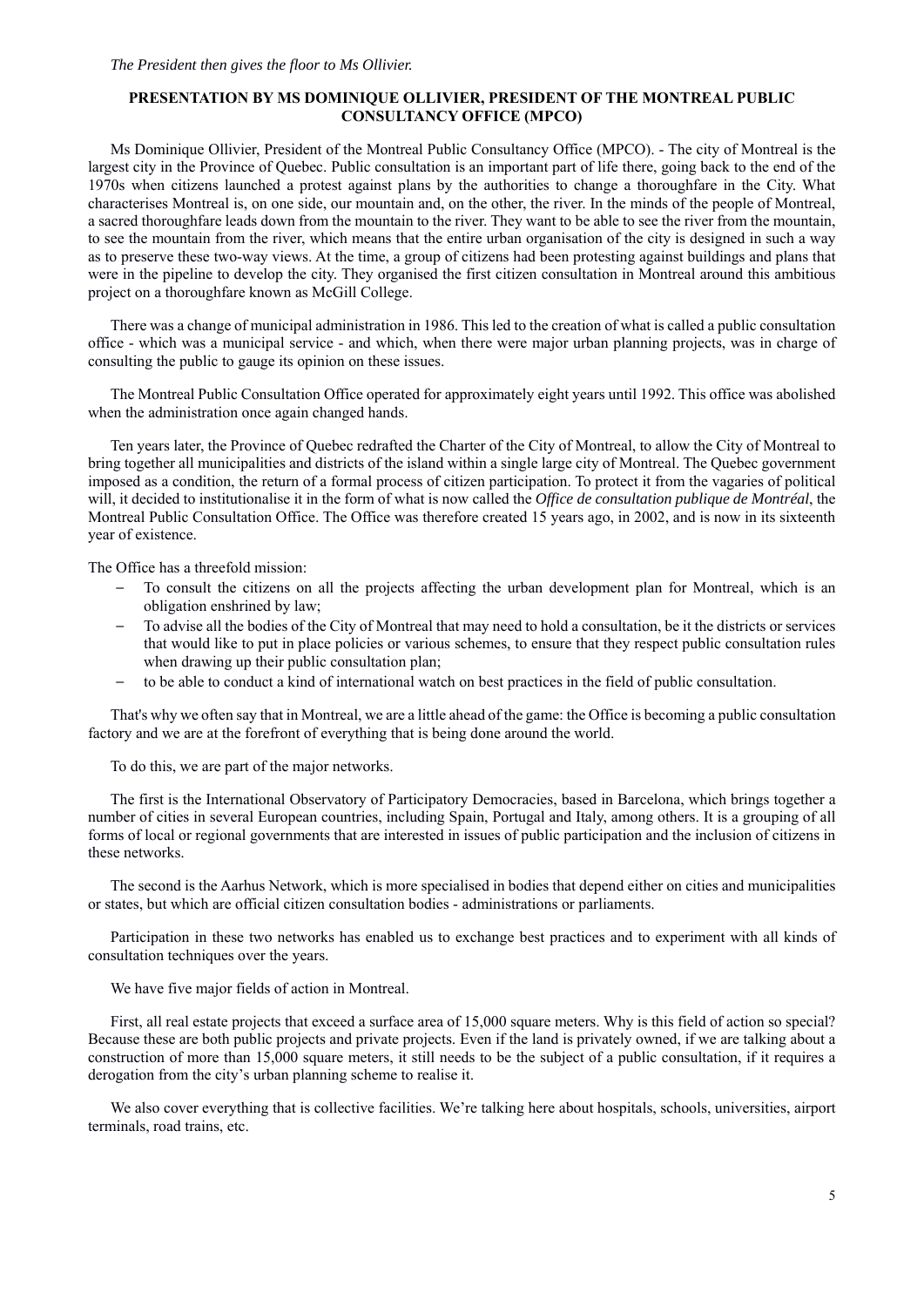We have what is also called in Montreal - as you can see in the third image - the historic and natural districts, the historic district being Vieux Montréal, the old part of the island, and the natural district being the mountain.

We also draw up plans and public policies. In Montreal, we've done, for example, cultural policy, housing policy, etc.

Finally, the last element is the right of initiative of citizens. To do this, citizens must collect a certain number of signatures and, on that basis, they can ask the municipal administration to grant them a public consultation on a particular subject, but which must not already be the subject of a policy or bylaw. This allows citizens to be active.

I am very impressed to see that, in the Walloon Parliament, it only takes one signature because, at home, it is much more restrictive than that. It takes 15,000 signatures for a metropolitan project that affects the 3 million inhabitants of the greater Montreal area, or, if it is done at the level of a district, it is a local project, in which case it is a percentage of the number of inhabitants of the district, generally between 5,000 and 7,000 signatures.

It is interesting to note that the signatures must still be physical signatures. This is done on purpose, in the sense that in the age of social media, it becomes very easy to resort to what is called "press button" democracy. A petition is launched on Facebook and within an hour you can collect incredible amounts of signatures. Whereas those who came up with the idea of the right of initiative wanted to force the project leaders to really rally some popular support behind their idea, but an informed popular support. That's why, so far, it is still necessary to obtain physical signatures, collected at meetings or door-to-door. Increasingly, people are asking us for the right to be able to put it in electronic format, but for the moment they are still physical signatures.

Our consultation process has been done predictably for 15 years. The foundation of our methodology, which interlocks like a set of puzzle blocks.

All our consultations take place in two stages.

The first stage, called the information stage, during which we will present to all interested citizens the ins and outs of a project.

After that comes the consultation or feedback stage. We will hear the opinions of citizens on this subject, when I say "we" I should clarify that the Office is of course composed of the President, but also of around thirty commissioners who are first and foremost chosen for their skills, architects, engineers, political scientists, community workers, sociologists, urban planners, whose mandate is endorsed by two-thirds of the votes cast by the municipal council. They are subject to a strict code of ethics and are neither city officials nor elected representatives.

Each time a consultation project come up, we appoint a commission. A commission is made up of two to four commissioners who will hear the opinions of the people and who are responsible for writing the report. Our second stage is the consultation stage. The third is the reporting stage.

Everything that comes to the office is made public. All the documents to which the commissioners have access, are also accessible to the public. If we are talking about studies, noise studies, sunshine studies, risk studies, citizens have access to them because we work according to the principle that any citizen should be able to consult all the documentation and embark on the same thought process as the commissioners to reach their conclusions. This is also part of what allows fundamentally this great transparency, which allows citizens to have confidence in the process. This is the foundation of all our consultations, and then we will add new tools, online questionnaires, online consultation platforms, self-directed consultations - I'll show you some photographs later -, the crowdsourcing of data, crowdsourcing of solutions and anything else that we can think of.

I would say that what is missing in our entire process, and this is the battle we are currently waging with our elected representatives, is the feedback process. We may have a device that is institutionalised and that has a firm foothold, where the roles of each are well defined, but if we do not tell the citizens what we have done with all these ideas, all this collective intelligence that we have put at the service of a project or improvement of project acceptability, then at the end of the day we've wasted our time.

For us, it is becoming essential to tell elected representatives that feedback is a crucial and important part of the consultation process and that it is this that will make it possible to earn people's confidence.

We do all sorts of activities, as you can see, I'm showing you some photographs. We will use role plays, thematic workshops, map and model workshops. You have an example of self-directed consultation at the bottom. We develop kits that are downloadable, which explain what is the rationale behind the consultation.

Then, simply by working from a wall, a group can meet as they wish and follow these steps to give us the feedback we are waiting for. You have an example here. We have even used Boal theatre, or theatre of the oppressed, role playing,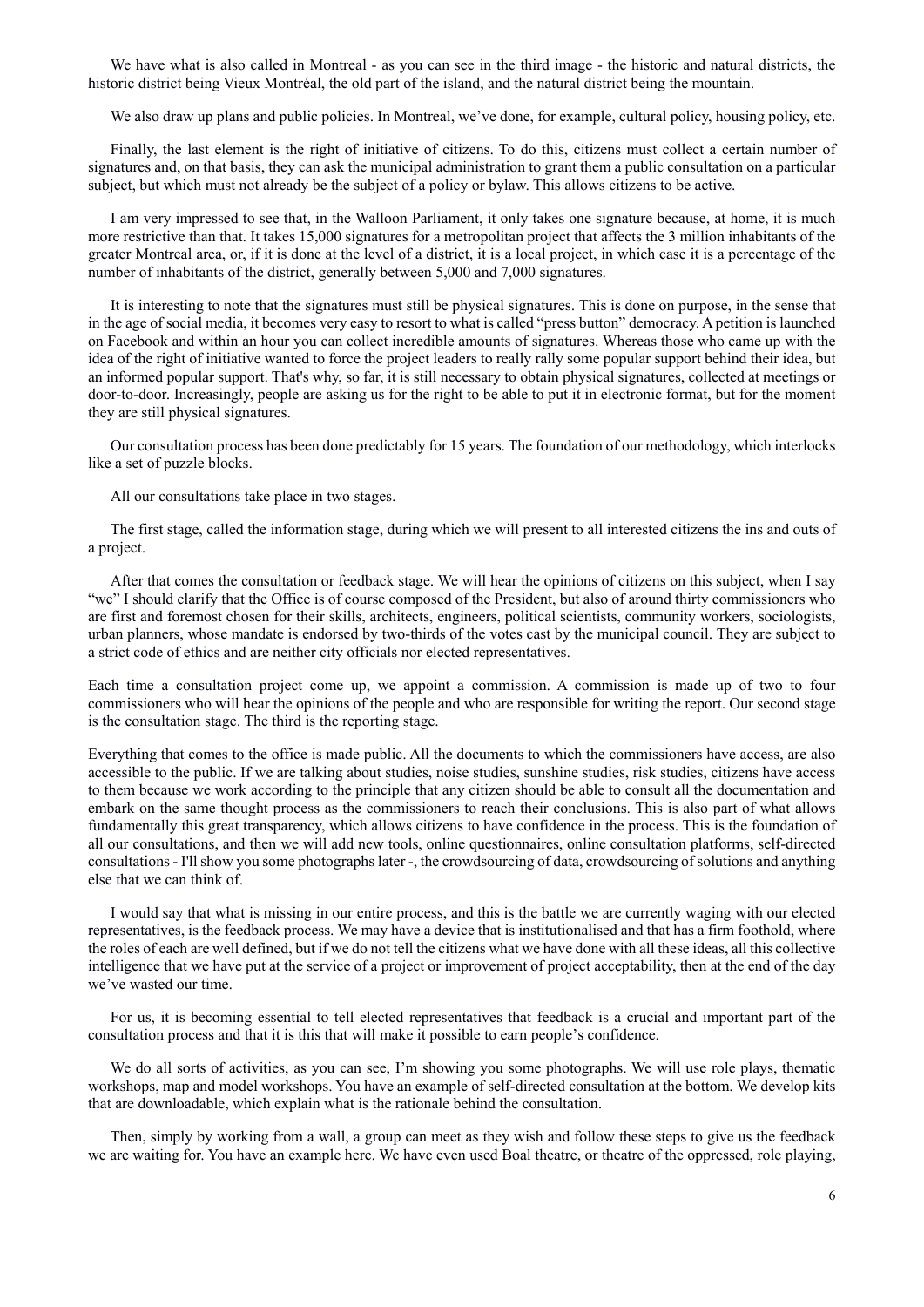participatory theatre, to allow the most excluded groups to participate. As you can see, there are different ways to approach people.

The benefits of a consultation are fairly clear in Montreal. There are usually five elements that trigger a really useful consultation. The first is when we are sent a case that has a turbulent and publicised history. If, moreover, the matter in hand has been the subject of much media attention and there are very polarised opinions and a centralised decision-making mechanism, where the decisions are in the hands of a handful of people, if there is the presence of an attentive public in groups of people, pressure groups, lobbies, interest groups that are very involved in the project, the presence of divergent interests. We have experienced cases where we had environmentalists who were pitted against urban developers for example. It is therefore potentially very explosive.

There is a misunderstanding of the opposing interests among stakeholders and that is when we intervene. If in addition, there is the citizen perception of a risk of losing something, of disrupting a certain established order, at that time, we have what is called the perfect cocktail to roll out a public consultation. These are the cases we like. Sometimes it's a little complex, but these are very stimulating cases because we can use mediation, consultation and co-creation to ensure the calm expression of divergent points of view, a consolidation of information that can sometimes be contradictory, and allow all stakeholders to have a better knowledge of the case and thus contribute constructive and solution-oriented ideas.

In our consultation mechanisms, for us, it is clear that the state of the decision is the first thing that matters. We often ask our elected representatives, before giving us a mandate: "Let's see what is the scope of the consultation? ". That is to say, what can be brought into play and will attract citizen participation. If the decision has already been taken at that time, we don't see the point of holding a consultation. Why hold a consultation if the decision has already been taken? At that point, the work needs to focus on information mechanisms

There are two types of projects, so-called downstream projects and upstream projects. The downstream project is a project where we have already determined what are the main lines. What we want to know is what the population thinks and how it reacts to this project. When we talk about upstream projects - my favourite - different elements are on the table. We can start from the blank page by telling people: "How would you design a measure to reduce, for example, our fossil energy consumption in Montreal?" We did it three years ago, it was one of our best consultations. There, everything is on the table and it is the collective intelligence that will express itself. You have the example of the platform that we used to do it.

Or, we can have topics like the city centre strategy. We had to work on the revitalisation of our city centre. We voice a few ideas and we tell people: "Come and improve these ideas, come add your opinion to these ideas." This is the point when, depending on the type of consultation, we will use different types of tools to do so.

When we come to the question of online consultation, there is no doubt that, as you said, Madam President, all the social media mean that people are participating more and more. I often say that we are in the era of participation where, in Montreal, we share our life on Facebook, we share our bikes using the Bixi, the collective bikes, we share our car via car-sharing apps, we share our homes via Airbnb and other platforms of the same style. So we are really in an era where sharing and the circular economy is increasingly part of the way people think about their society. So we can't do without electronic tools if we want to harness the full potential of digital.

However, we've realised that in order to work on consultations using digital technology, we also had to ask ourselves about all the obstacles to citizen participation.

Formerly, at the Office, in our first ten years of existence, we were very happy when we had a project with two hundred people participating, when we had about fifty people who, in the feedback phase, presented us with a written opinion that was motivated, enlightened, when we had perhaps twenty or so who came to express their concerns, and if we ended up with between seventy and a hundred participations, we were very happy. If we say that with a hundred participants, for each participant there are one hundred people who do not speak, we have more or less reached 10,000 people if we apply a rule of three.

At present, our latest participation figures are on average four times higher than what we had in our best cases and, if we take into account the different forms of participation between online participation, physical participation, and alternative methods, we are not far from reaching between five and ten thousand people directly. It becomes very interesting in that sense.

When it came to the consultation to reduce the consumption of fossil fuels, just via the platform, more than a thousand people created profiles and this generated more than 5,000 contributions that needed to be analysed, which was a huge leap forward for citizen participation.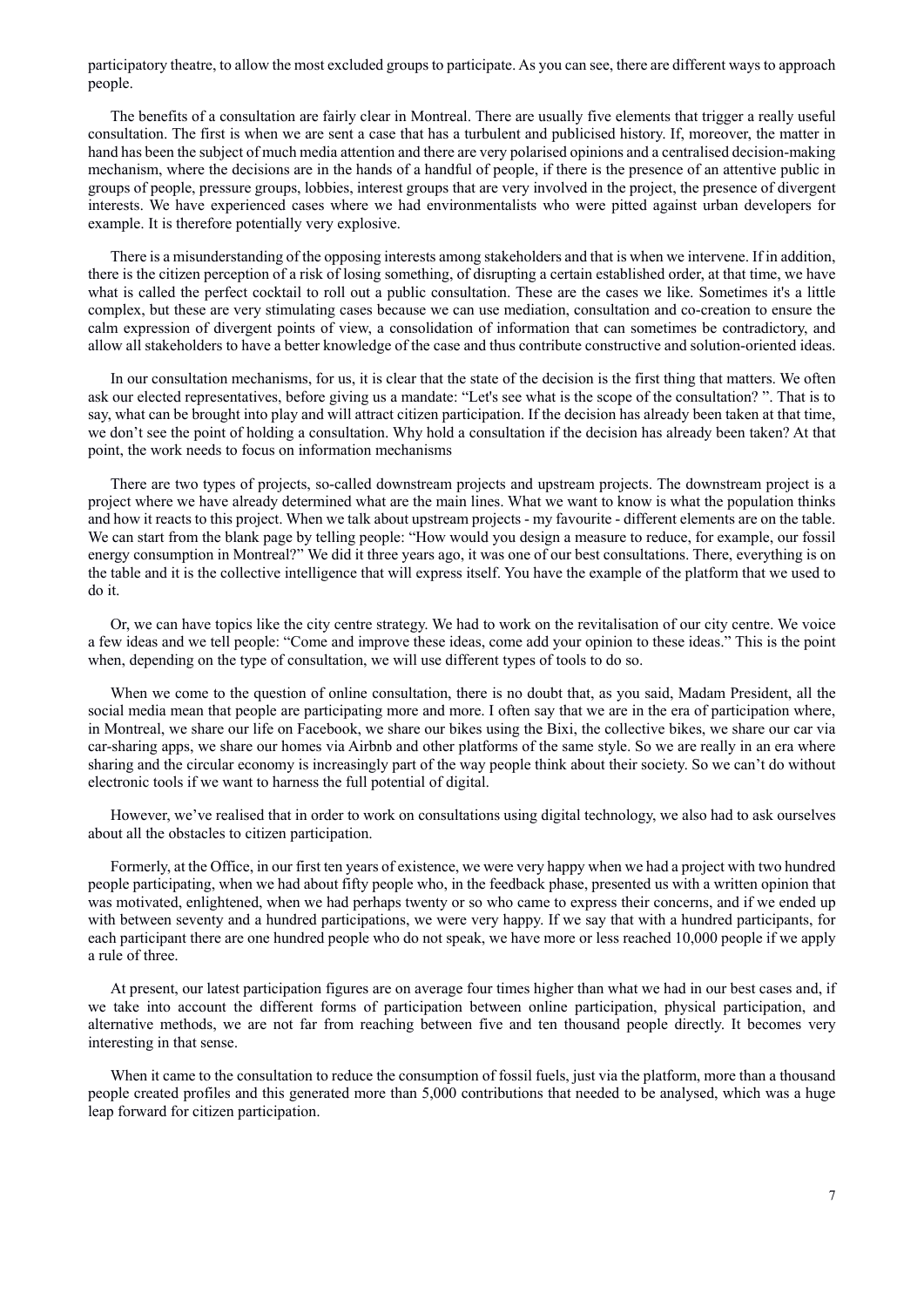We've noticed that the barriers to participation are threefold. There are so-called physical obstacles, so all the questions of time, of availabilities, of the accessibility of the places where the consultation takes place, of the level of effort required of the participants, and so on.

There is the problem of information barriers. As we know, even if we use very modern information dissemination methods, it is still difficult to reach everyone and reach large numbers of people, through a campaign in the newspapers. Given the budgets, that are still limited, we can't roll out television campaigns for one consultation and so on. We realised that more and more alternative means had to be used to disseminate information about a consultation that is in progress.

The last is of course the systemic barriers that cannot always be addressed.

In Montreal, for example, four years ago, we took the trouble to take a good look at our figures and found that on a number of projects women's participation was between 18 % and 25 %. They did not make the journey to the consultation. We started working on what we call multichannel consultations, that is, using several simultaneous methods to allow women's participation, and last year, women's participation was 49 %, so in the parity zone.

We realise that, when we want to encourage participation, it becomes very important to ask ourselves which tools are available to people to participate.

Nevertheless, we realised that when we carry out a more in-depth analysis, that women's participation, although it is 50% at different stages, or 49 % at different stages, is still much more stimulated by all methods that do not require women to travel to the consultation. Even if, for example, we have put childcare services in our premises where our consultations are held, even if we have diversified our consultation hours. They are organised in the evening, during the day, at the weekends, to allow people to come at a time that best suits them. Nevertheless, the main factor in increasing women's participation is the online consultation platforms, the online questionnaires, the possibilities of sending their opinion without necessarily being physically present to defend it. In fact, if you look at this graph on the average participation, you can see in the background, in blue, what we have always generated in physical meetings and how, whenever we put participation online, we sees that it drastically increases the amount of people who are able to participate. If we had the figures for 2017 and 2018, you would see to what point it is absolutely exponential.

What is interesting for us is to realise that the use of electronic methods also serves to promote participation and consultation. We have an increased presence of people who come to our consultations.

Some lessons have been learned from using various techniques. In our traditional method, people would come into a room, speak before the commissioners and submit their participation. We've added data visualisation methods. We've set up a day care centre, which will allow people to come with their children, with their babies and to participate. We use *oculus rift* that allow people to move within projects without physically being forced to come along, and to have different kiosks where people will have all the ins and outs of the projects, from the obvious to more ambitious evolutions.

Here you have an example of a set of maps and models where people have to work together to produce scenarios for land use planning. These concepts are increasingly being used. This is the example I gave you. Voting is also done using electronic controllers. If people come along, they can interact in real time.

Perhaps this is becoming one of our most popular things, namely the use of all the techniques used in popular education, such as participatory theatre, role playing, data visualisation, where we have to project ourselves into the future by stepping into the shoes of a character that is not necessarily us. This is how we succeed in reducing tensions and also in getting citizens to express their so-called lines of desire.

When we look at the overall picture, we have drawn some conclusions from all of these methods that have been put in place. That's what I would like to share with you. As far as the lessons learned are concerned, the first thing we realised was that digital technology enormously stimulates participation, the amount of people who come to participate. However, it does not replace physical meetings. To be predictable and credible, people need to know in advance all the stages of the consultation, all the opportunities they will have to participate, all the ways in which we will use their opinions to see the product in a real and tangible way. That is what has given the office its credibility over the years and that allows people, then, to formally ask us, time and again, to come and intervene in the cases at hand.

The second observation is that we realise that, with very few tools or very little information, we manage to equip citizens to participate. Citizens understand much more than they are given credit for. Sometimes, as Mr Antoine said earlier, we say that we are going to hand over the decision-making responsibility to clueless citizens. We've realised that, with just a little information and a little bit of coaching, we can get them to discuss very complex projects. We carried out an experiment, we participated in the global citizen debate, before the COP21, in Paris, a few years ago, where the Mayor had entrusted us with the task of gauging the opinion of Montrealers before he headed for the Mayors Conference on Climate, to find out what he could commit to. With a day of study and very simple tools, videos, real and virtual discussion tables, we managed to get the opinion of more than 2,000 Montrealers - it was very concrete - who were able to dictate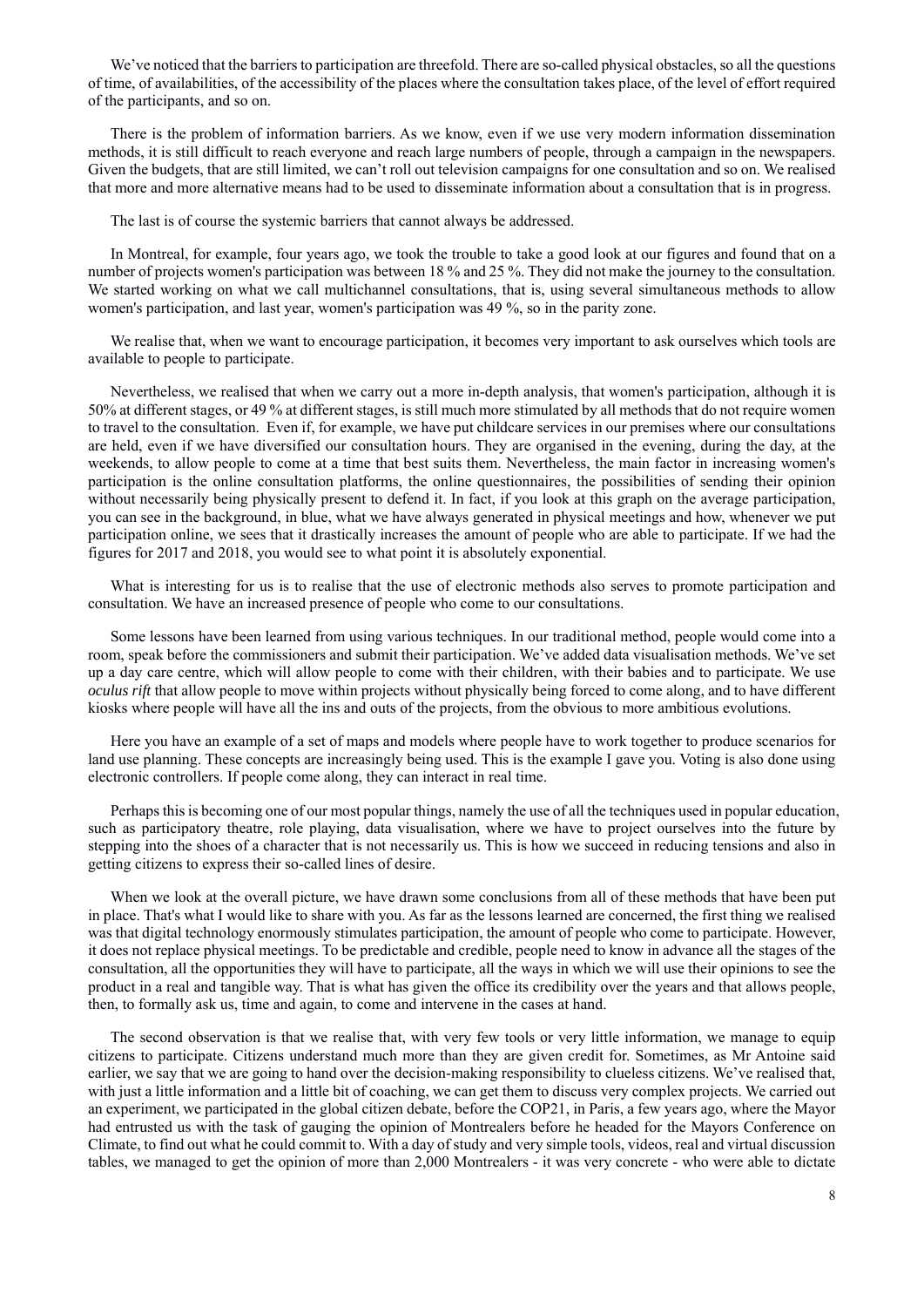to the Mayor how far they were ready to commit themselves. These are interesting cases of cooperation between elected representatives and the population on topics that are very complex, subjects discussed by the States. The second thing is that with a few tools, citizens will be catalysts for change.

The third thing we have discovered over our 15 years of experience is the power of influence. For our 15th anniversary last year, we took the opportunity to look at the consultations conducted, the percentage of recommendations followed by the various administrations. In fact, the worst reports have a 60 % success rate, which means that 60 % of the recommendations are applied. In the best cases, we hit 98%. It's interesting to see the power of influence that this gives citizens. I think that also helps to establish the credibility of the Office on these issues.

Our citizens in Montreal understand that the elected representative is not forced to do what they recommend. What interests them is to know why their suggestions were not retained and which ones were retained. Whenever the administration produces what we call the tracking tables or the feedback tables saying, "We followed that one, because... we did not follow that one, because...", the citizens, even if it is not what they had hoped for, understand or at least they feel listened to, represented and understand the process leading to the decision. This lies at the core of the lessons we have learned and which, for us, is taking on considerable importance.

The final lesson, which is fundamental to building an inclusive society, is that there must be inclusive consultation mechanisms. Every time we decide to use a consultation tool, we must ask ourselves who does not have access to this tool and who benefits from it. Does it benefit already organised groups or does it make it possible to reach large groups of people? How do we ensure, through stakeholder mapping, that we will seek the opinion of those who do not tend to express themselves? I've given the example of women, we could have taken the example of young people. Young people also participate a lot more with digital methods, but some people are still victims of the digital divide. We must also keep in mind all those who might want to express themselves but cannot afford to do so. What can be done for them? Keeping these things in mind allows us to achieve more inclusive measures and inclusive consultation processes that ultimately foster social cohesion.

Do you have any particular questions about my presentation?

**Mr André Antoine**, President of the Parliament of Wallonia. - Let us now turn to the participants.

I give the floor to Mr Alexandre Miesen.

**Mr Alexandre Miesen**, President of the Parliament of the German-speaking Community. - Thank you for your presentation.

If I understand correctly, for each project, for each consultation, you consult the entire population. Everyone has the opportunity to participate. You don't have one or more representative fixed groups per project. You consult everyone. How do you guarantee representativeness? Are there criteria to be able to participate, criteria of age or citizenship of Montreal? Do you have to prove anything?

**Ms Dominique Ollivier**, President of the Montreal Public Consultation Office (MPCO). - There is no criterion of citizenship or residence as such. What we have been doing for the last four years, since I was President of the Office, what we have added is a mapping of stakeholders. We ask ourselves: which groups are affected by the decision to come? Which are the groups that really do need to give us their opinion? What we do is what I described to you as multichannel consultations.

We will ensure that each of the groups identified in the mapping has at least one opportunity to express themselves in the chain we are going to build. Will it be digital? If they are people who do not use digital, will it be self-directed workshops or online questionnaires? If we want to speak directly to the public, if we want to talk to associations, we can have breakfast meetings, we can organise forum-like working days. It is the addition of all these methods of consultation that will allow us to have an overall picture and deliver the report.

Does this answer your question?

**Mr André Antoine,** President of the Parliament of Wallonia. - If I may, I wanted to go back to the mayor's appetite for getting the lowdown on the resilience of his citizens to climate and environmental change.

What were the conclusions on the substance? Was he reassured? At the end of the day, is the environment important for future generations? What was the conclusion?

**Ms Dominique Ollivier**, President of the Montreal Public Consultation Office (MPCO). - Four different methods of consultation were used to deliver our report to the post-COP21 mayors. What we realised was that, in general, the population of Montreal had a great appetite for climate change issues. According to these reports, 60 % of those who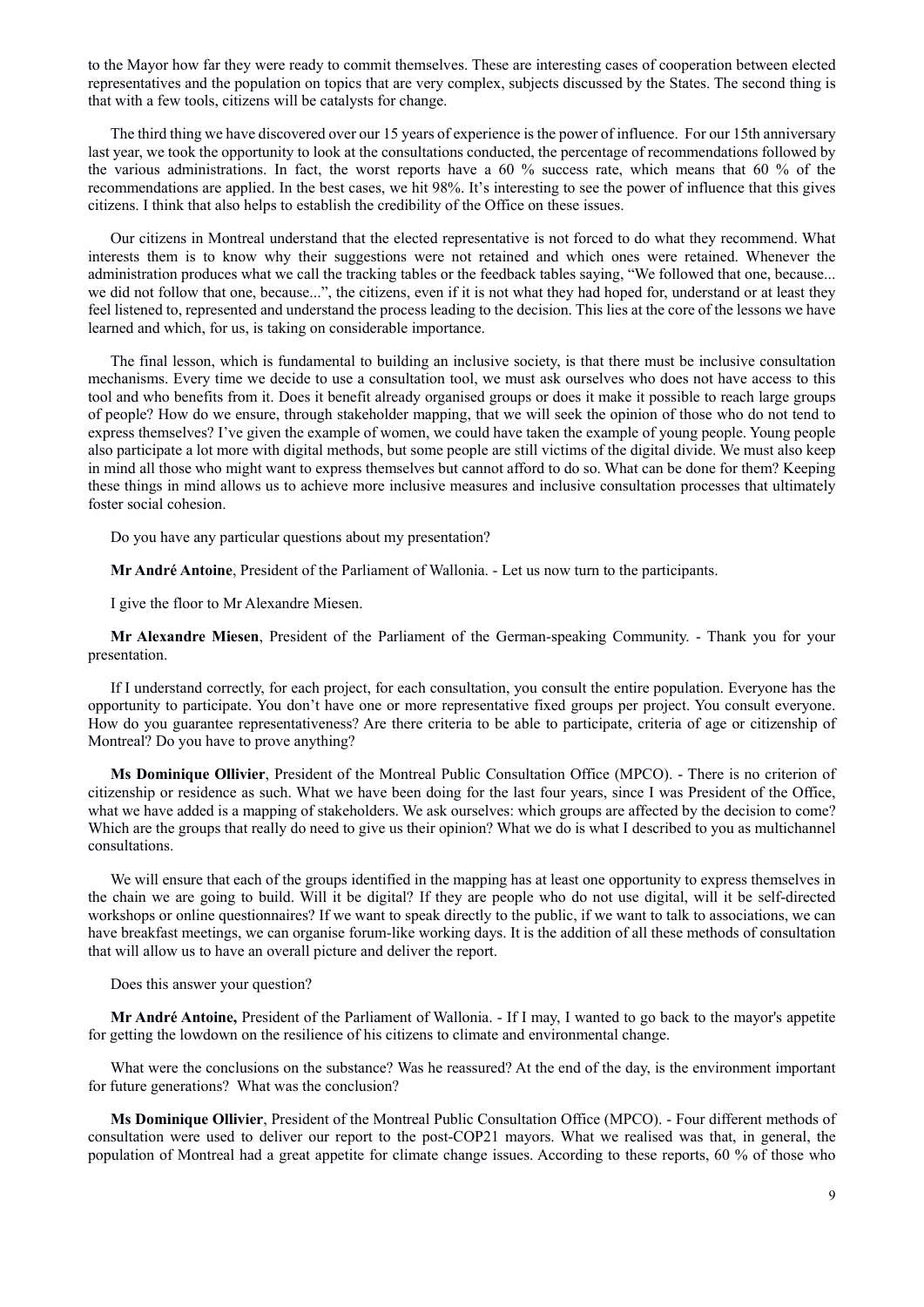contributed touched on the issue of transport, that is to say, how to move from individual cars to more collective transport, but also on goods transportation issues and the organisation of the territory in terms of planning.

One of the themes was personal lifestyle and that's where we had the most disparate answers. What I mean by that is that you have the more hardcore ecologists talking about buying local and even giving up meat, voluntary simplicity, etc., but there are also many citizens who said: "With more articulated, more interventionist or more proactive public education programmes we could do a lot".

That is how, since 2016, the year of the consultation, we now have a widespread programme for composting food waste, for example. People said: "Yes, we are ready to go that far". The number of landfill waste collections has been reduced and the number of collections of recyclable waste or biodegradable material has increased. Much more work has been done on parking and accessibility in the city centre.

In short, people were willing to change the way they live to meet international aspirations for reducing greenhouse gases and climate change.

These are interesting examples because they are very tangible. We really start from a blank page and we tell people! "What are you willing to do? " At first, people suggest solutions. Then we go to the consultation to see if there is a broad backing or not for this kind of solution and it becomes quite interesting.

**Mr André Antoine,** President of the Parliament of Wallonia. - We often find here in Belgium that our fellow citizens are mobilised much faster and much stronger against a project than when it comes to starting from a blank page.

In our Walloon legislation, we have what we call rural development programmes and they are eligible for subsidies only if the local authorities carry out a wide consultation in all neighbourhoods, villages, etc., so a blank page.

I am very surprised to see that, in some neighbourhoods, the page remains blank. It fills up only when a project is announced, which either pleases or does not please, and only then will you have a reaction.

I was wondering if this is also the case in Montreal because you have - going by the little I know of your city, having been to Montreal a few times - a very contrasting urbanisation. You still have charming old houses that date from past centuries and you have skyscrapers. At a certain point, does the question of the urbanisation of the green space stir up a debate and does it give rise to protest and therefore your intervention?

**Ms Dominique Ollivier**, President of the Montreal Public Consultation Office (MPCO). - Yes, absolutely. It is true that people are much more mobilised against a project than during the upstream stages, which means that, when we take steps upstream, we must use vast storehouses of energy to show people that it is their interest to do so.

We have an example that is quite interesting these days, which is still relevant in Montreal today, where I explained to you that we have the mountain that serves, among other things, as a transit route from the west to the east of the city. The new administration decided to stop transit traffic on the mountain to preserve it, for all sorts of reasons, including ecological reasons. It was in their electoral programme. Ten years ago we had a consultation called the "Mont Royal Enhancement Plan". One of the recommendations that emerged from it was to set up a pilot project to suspend or reduce transit traffic in order to preserve the mountain. This administration was elected with its mentioned electoral programme and all of a sudden it enraged public opinion: 30,000 citizens signed an online a petition against, 8,000 in favour, and there everyone says "Where did the Office get this from? Who did you consult? " because the development plan for Mount Royal was a blank page. We are now carrying out a consultation exercise. What's interesting for us to observe, and it's similar to what I'm telling you about the dangers of using electronic petitions, is that 30,000 people have signed the petition against. Our information evening was held in a physical presence and online format. It was rebroadcast online and we had 150 people on site, and 350 people who listened to the information, so 500 people out of a potential 38,000.

When I use the electronic platform, I tell them that I do not just want a vote for or against, I want arguments, I want to know why you are for, why you are against and especially what other solution can be considered. These are the five issues that have been identified by the administration, what other solution, other than that of stopping transit traffic, can you find?

I find it very interesting because I obtained the figures. People are asked to identify themselves. This can be a barrier to online participation. For us, it's credibility, we do not accept anonymous comments. We have to be able to say that someone said this or that. We realise that, for people, it is also a way to be more responsible and more realistic in what they will ask when the remarks are directly attributed to them.

We had about a thousand profiles that were created in under three weeks to intervene on this, but we are very much aware that we are very far from the 38,000 people who are supposedly for or against. This is where it becomes interesting to see that the more the democratic exercise requires effort and requires reflection, the more this kind of "push button"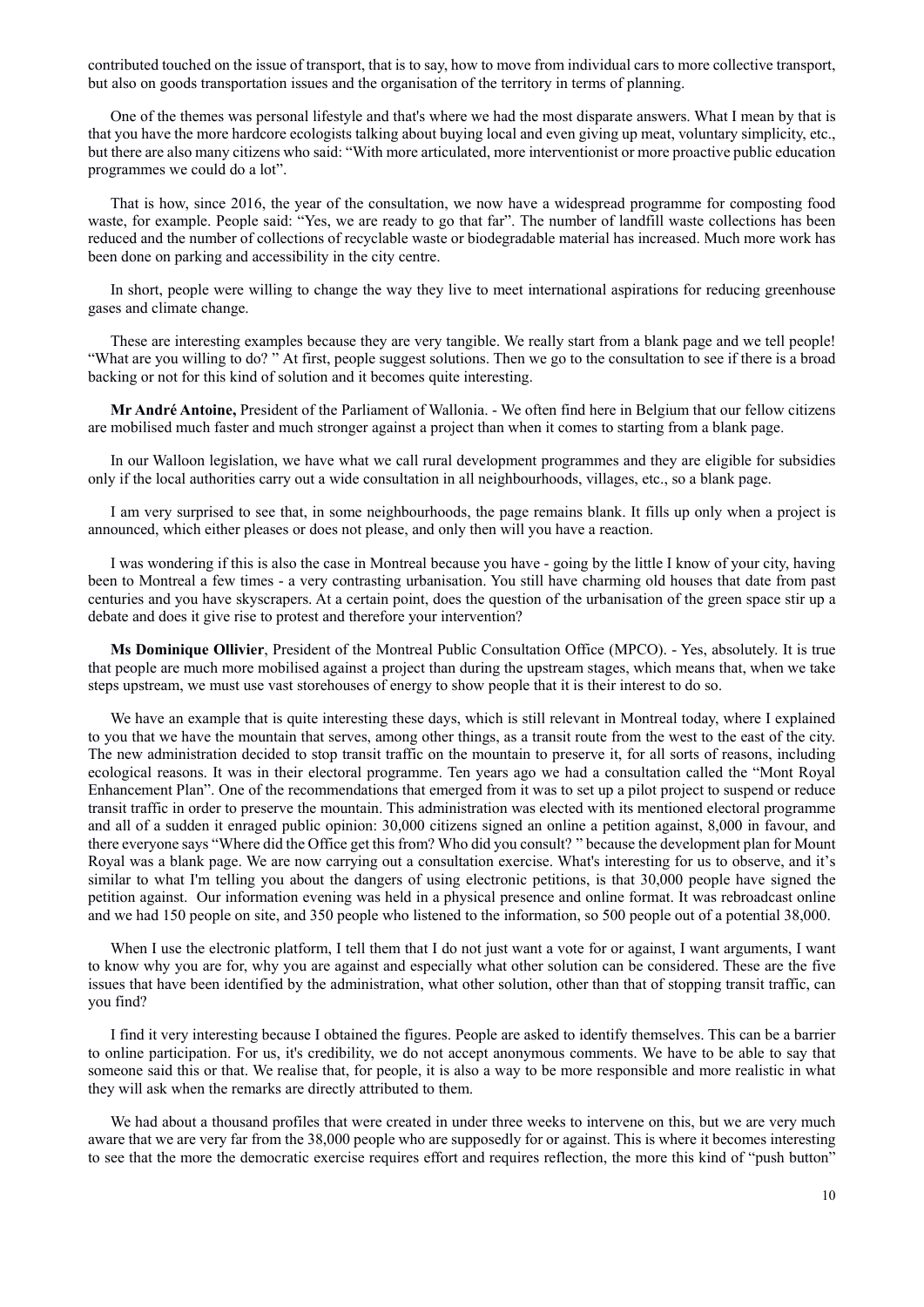democracy, the quick "like" or "unlike", becomes interesting. We, at the OPCM, tell them, that a bad idea, even supported by 1,000 people, is still a bad idea, whereas a good idea put forward by one person may be the idea on which we will work. It is the quality of the arguments that tips the balance in one direction or the other.

It's quite an exercise to be able to mobilise people around that, but the further away it is in time, the harder it is to rally people around, whereas when they feel the effects directly, automatically, it becomes easier and it is the quality of the consultation methods that are put in place that will allow people to get down to work, to have ideas.

**Mr André Antoine**, President of the Parliament of Wallonia. - Are there any other questions, other contributions?

#### **PRESENTATION BY MR MARCEL GUILLAUME OF THE NAMUR CITIZEN FORUM**

**Mr André Antoine**, President of the Parliament of Wallonia. - Given that this makes for a fairly smooth transition, we will turn to Mr Guillaume. Earlier, I said it in my opening remarks, if I summarise, but he will put it in clearer terms, everything starts from a protest that mobilises and then becomes a decision therapy. I think it's worth hearing it from the horse's mouth.

**Mr Marcel Guillaume** of the Namur Citizen Forum. - Thank you for giving me the floor. Thank you for being here for such an exciting topic, or one that I find exciting at least.

Obviously, some of what I say will overlap with what Mrs Ollivier has just explained to us. However, we are dealing with a situation on a very different scale, since in her case we are talking about a 15-year experience - whereas here we have two modest years of experience - with technical and probably financial means that are very different too. So this is an initiative that is only just starting, that is in its infancy, which we hope will continue, but which is already in difficulty because of a lack of involvement, both in terms of the participation of the population and that of the group that is leading this forum.

As Mr Antoine has just said, the movement was born out of a protest movement. It is a shopping centre project on a green space in the city centre, which is still ongoing. Both the protest movement and the construction movement are conducted in parallel. Throughout this period of protest, all legal democratic means have been used and have not yielded results. We've tried them all, whether the petition, the popular consultation, the communal inquiry, nothing has worked. The idea was then, after spending so much energy and time on it, to switch to a method that is more participative, more constructive, more positive too.

It got to a point where people no longer wanted to stay in a situation of protest, but to propose alternatives. To propose alternatives, you can't only be in a situation of protest, you really have to put in place another operating system that makes it possible to co-construct in a realistic way.

The idea of the citizen forum is to trigger a dynamic that allows the involvement of citizens in all initiatives that affect their living environment or their way of life. We're not just talking about urban planning here. In Namur, for example, we had a regulation on begging a short time ago. This is a subject on which the population would have liked to be consulted but it wasn't. This has therefore prompted a lot of negative reactions and again protests.

Why did we start this process? It is by pursuing the same objectives as yours, to co-construct rather than impose, so to try to ask the authorities and decision-makers, be they political or non-political, to be able to co-construct with them rather than to have projects imposed on them.

To refocus projects on the general interest: sometimes we have the impression, here in Namur, but I think that the same is also true elsewhere, that the projects are sometimes electoral arguments, that the interests behind the projects are not in the general interest. What we would like is to consult the population so that they can ask themselves the question: is it of benefit to the population? Does it improve well-being? Sometimes we have the impression that the projects we are proposed are not focused on the general interest.

To limit sterile and energy-consuming protests: personally, this protest movement, I've been involved with it for six years, entails hundreds, even thousands, of hours of energy-intensive work. It's not very constructive, it's not really there that we want to invest our energy.

To renew the link between decision makers and citizens: this seems to me essential, it has already been the subject of a great deal of discussion.

I also think, and this comes out of the two topics that I will discuss later, that when we involve the population - and this strikes me as truly essential - we arrive at a much better, much more qualitative project. Earlier I mentioned the case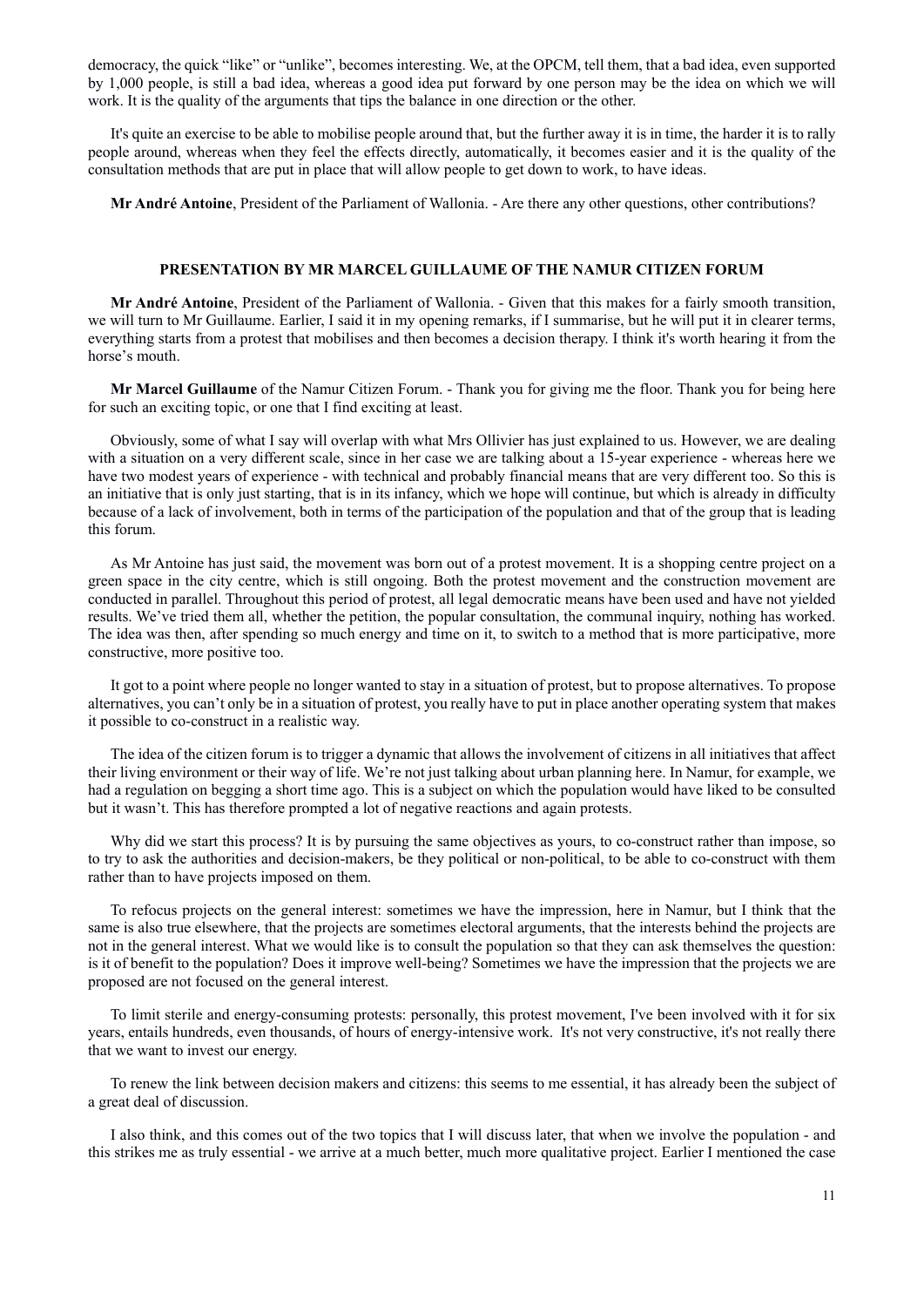of ordinary citizens, who are not experts. When we put people around a table who, in principle, are not experts, we sometimes come up with extraordinary things.

The project is much more consensual because the citizen was involved. Obviously, it's much easier, it is less contested. This also seems essential to me.

What the Citizen Forum wants to do is work in a very broad way, in other words, it wants to work with citizens, people who live in the place that is concerned by the project, but also people who have the use of this territory. These people may be tourists, or people who work there, they may be traders who do business in the city centre, but who do not live there, so who are not considered as resident citizens and who are sometimes a little neglected. We would also like to involve the politician in such a way that, at the end of the procedure, we do not have to impose the proposed solution on the politician, but it is integrated very quickly in the discussion. This also applies to developers and investors. The second meeting will in fact take place tonight, where the developer, on this subject of Leopold Park and the shopping centre, is part of the discussion. The idea was to integrate them in the discussion very much upstream so that we do not have to push afterwards to get this project accepted.

The method that has been proposed here is a website on which citizens can come to submit the topics that interest them. Any citizen can submit a project. It remains a project at this stage, it can be a single person.

In fact, this project is made public, and it is the other citizens who vote for this project and say: yes, it interests me or does not interest me. If we have ten people who are interested, it will not necessarily be taken up, but if we start having 100, 200 or 300 people, this subject will be covered in a forum discussion. From the moment it becomes a forum, it is our team that must organise the exchanges on the subject. We take care of the logistics, find the facilitators, facilitation methods too, we also advertise the event. We are the ones who will sit down with the participants to summarise the ideas, and on those foundations we will try to build with them a project that is realistic, a proposal that takes on board the summarised ideas, that is realistic.

As listening is not one of the strengths of the politician in this day and age, at least in this part of the world, if necessary the forum can defend the project. Defending the project means that we can go as far as to demonstrate if necessary, "impose" it so that - as you pointed out earlier - we actually get somewhere. What discourages people obviously is not knowing what you're doing with their project, and unfortunately it's all too often the norm here, but people have to feel that we're behind them, that we didn't just listen to their opinion and that "they don't want it, well, too bad, we'll just shelve it", because that, of course, is very counter-productive.

The ultimate dream of our approach is to see this tool being systematically used for all the important projects that impact the population. When I say it's my dream, I don't say that lightly, because it really still an utopian vision, but it could perhaps become a reality one day. In any case, it's our hope.

For the follow-up, we do have a Facebook page that helps keep people informed of the progress of the projects, which also allows them to react.

This means, in terms of IT, that we are not very participative. I'll say more about that later.

In fact, we, unlike your long experience, have only two projects, two experiences, that have been put forward.

The first is "What citizen project for the Espace Léopold?". This is obviously related to this park and shopping centre problem. As it was still generating a lot of news coverage, it drew a strong reaction. We told ourselves: "We're going to take this ambitious project as our launch pad".

And the second, which has also just been completed, aimed to gauge the aspirations of the population in terms of municipal management, since the municipal elections are due to be held in October, and in fact, it was a white paper - I will talk about that a little later - which allowed us to list the expectations of the population.

What citizen project for the Espace Leopold, this park in the city centre? We went to collect opinions in the public domain, we have the same problem as you, of course, and I'm not going to dwell on it because you've already covered the issue in depth, the problem of reaching out to people. There are people who are naturally inclined to participate and others who have a lot of trouble getting involved.

We organised two days of exchanges using this methodology. We summarised the findings and in fact, the objective was to establish specifications that were given to volunteer architects in Namur, entrusted with the task of proposing one or two concrete projects, which are realistic, and these projects were presented publicly.

In this sense, we were very lucky. I'd like to say a quick word about these six architects. In fact, the way in which the debates were organised made it possible to interest six architects who work on a voluntary basis. You will see that they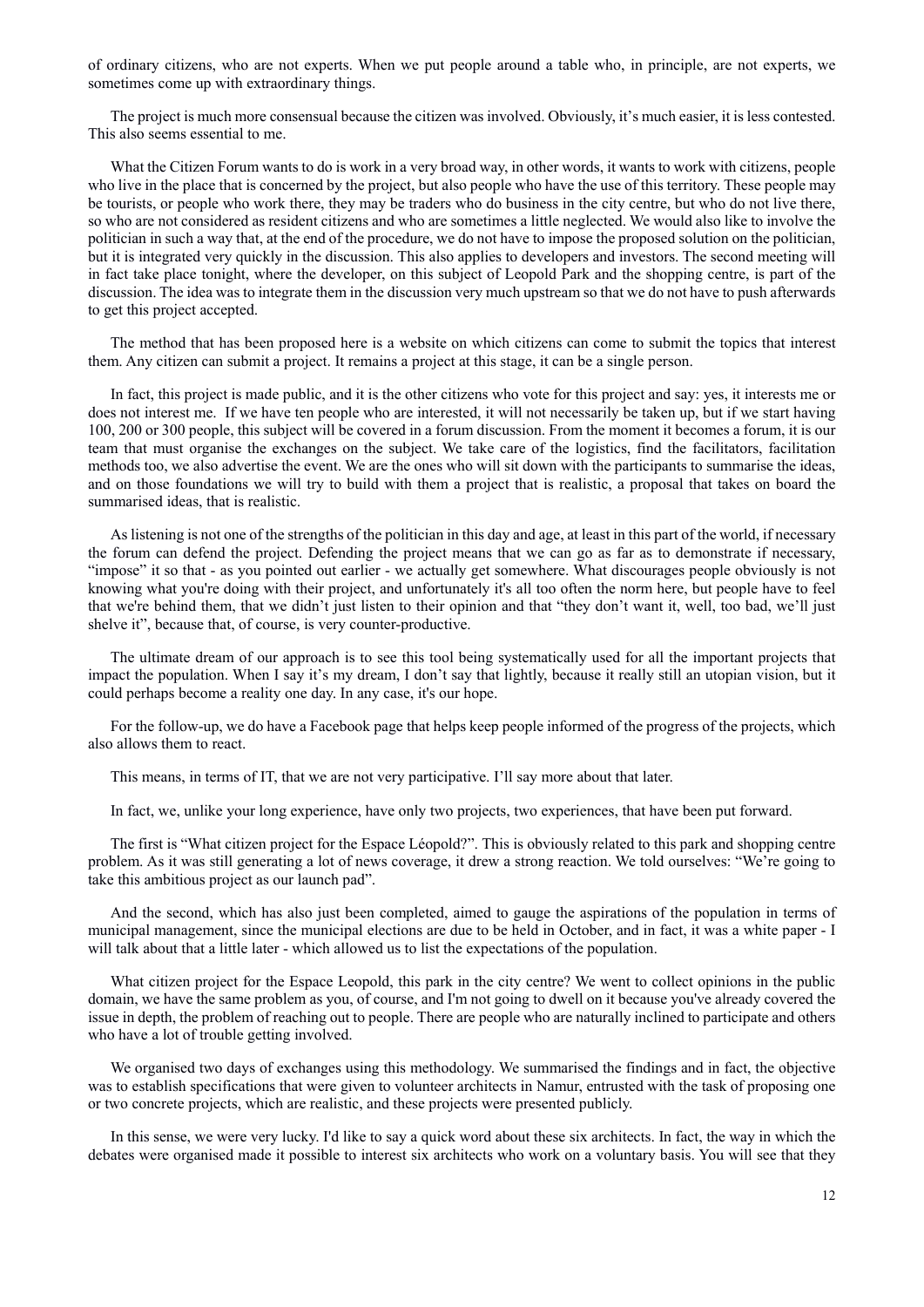did a very remarkable job, an analytical study. Not a quantified, measured work, because it is completely beyond our financial means, but in any case an extremely thorough analysis of the request. They proposed a project that I will not elaborate on because it would take far too long.

But in any case, that means that, starting with a few ideas by a hundred or so people, citizens, and with the collaboration of volunteer experts, we manage to do things which, in terms of vision in any case, are at least as good as what had been proposed before, if not better.

As for the second case - as I've already mentioned - citizens' expectations were listed, for the elections, with the aim of drafting a white paper. We opted for another approach in this case because we had relatively little participation on the first subject, about 80 people. But obviously, we are not at all on the same population scale as you and we wanted to reach out to the municipalities, that is to say rather than centralise it in the city centre here, in a municipality that isn't that big to start with, we organised in a completely decentralised way, six evening debates, in six different locations, so as to encourage people to come.

We heard the opinions, wrote the white paper, and handed it over to the political parties. Now, it is up to them to integrate the ideas, and before the October election, we will evaluate what has been incorporated into their political agenda and see what they have established. That was another method.

We have only these two experiences, at least for the moment. These two slightly different methodology choices were analysed. Clearly, in our approach, the emphasis is put on physical presence. And yet, we can imagine that a computer platform can be used, if the purpose is to ask the opinion of people, with a yes or a no. You said yourself that things get a bit more complicated when you have to argue a case. In the subjects that we had discussed here, we had to co-construct, we had to produce or at least develop a counter-project, a realistic project. That cannot be done on a computer platform. That's the kind of thing that needs to be debated face-to-face and we privileged that. The Internet and IT were used for the dissemination of ideas, for contacts with the press, for the publication of the results and partly also to gather opinions.

I'd like to come back to what you said earlier. Indeed, when it comes to asking a person whether or not they agree, it isn't very hard to have opinions. We also have the reaction, at least of the Namur politician, here at home, claiming that it is valid for petitions, it is valid for online petitions, but signed petitions too. The petition for them is of little value in that the belief is that you can have anything voted on and by anyone. All you have to do is show them the piece of paper - and it's true I've done my share of petitions in recent years - and sometimes people sign, but they do not ask questions and they do not even go as far as the information stage. When it comes to saying yes or no, whether physically, in the field, or in a computerised way, it is true that signatures are easy to gather, but they are of relatively little value. In any case, that's how the politician sees it.

The problem is that attracting a physical presence is a very demanding method in terms of energy and personal commitment. The people who make up the group, the hard core of the Citizen Forum here, have made a huge commitment in recent years. I think we can count their commitment in hundreds of hours. It is also important to know that the Citizen Forum is a citizens' initiative. We are not so fortunate as to have a structure as elaborate as yours. That means that the financial means come out of our own pockets, at least for the moment, with a little help from an association in which I am a director. This means that we do not have any help in terms of logistics or advertising. Everything starts with the basics and so it's very difficult.

We also realised that one of the major obstacles to this participation is the lack of time. The public consultation and the collection of signatures were carried out by pensioners, by unemployed people and by people in part-time employment. It's a limiting factor, which is really a shame. Eighty people participated in the first topic. One hundred and forty people participated in the second topic. By then, we had decentralised the process. It's still very little compared to a population of 112,000 inhabitants.

The benefits of physical contact seem to me very important, including the human contact that you see in these workshops. There are now quite original facilitation methods, which are not at all the ones we used 40 years ago, which are very interactive and great fun. People are enjoying participating in this kind of thing and there are discoveries.

The greater awareness means that change will call for a greater effort than a simple click. People often feel they have done their civic duty by saying yes or no; a click, they've put an opinion on Facebook or on a website. I think the change will come from an investment that will be much deeper and much more advanced than just a click. It will be necessary to go the extra mile, it will be necessary to get on our bikes and get involved.

The advantage of this situation is that these workshops allowed us to arouse the interest of people who are experts, who are citizens of Namur, but who are also experts. I mentioned the architects earlier. There is also this human experience, in these workshops, of participating in a dialogue that is constructive. We have people in front of us who do not have the same ideas as we do, perhaps, and we have to be constructive and set aside some of our own priorities. The human side is really interesting. In any case, I am very attached to it.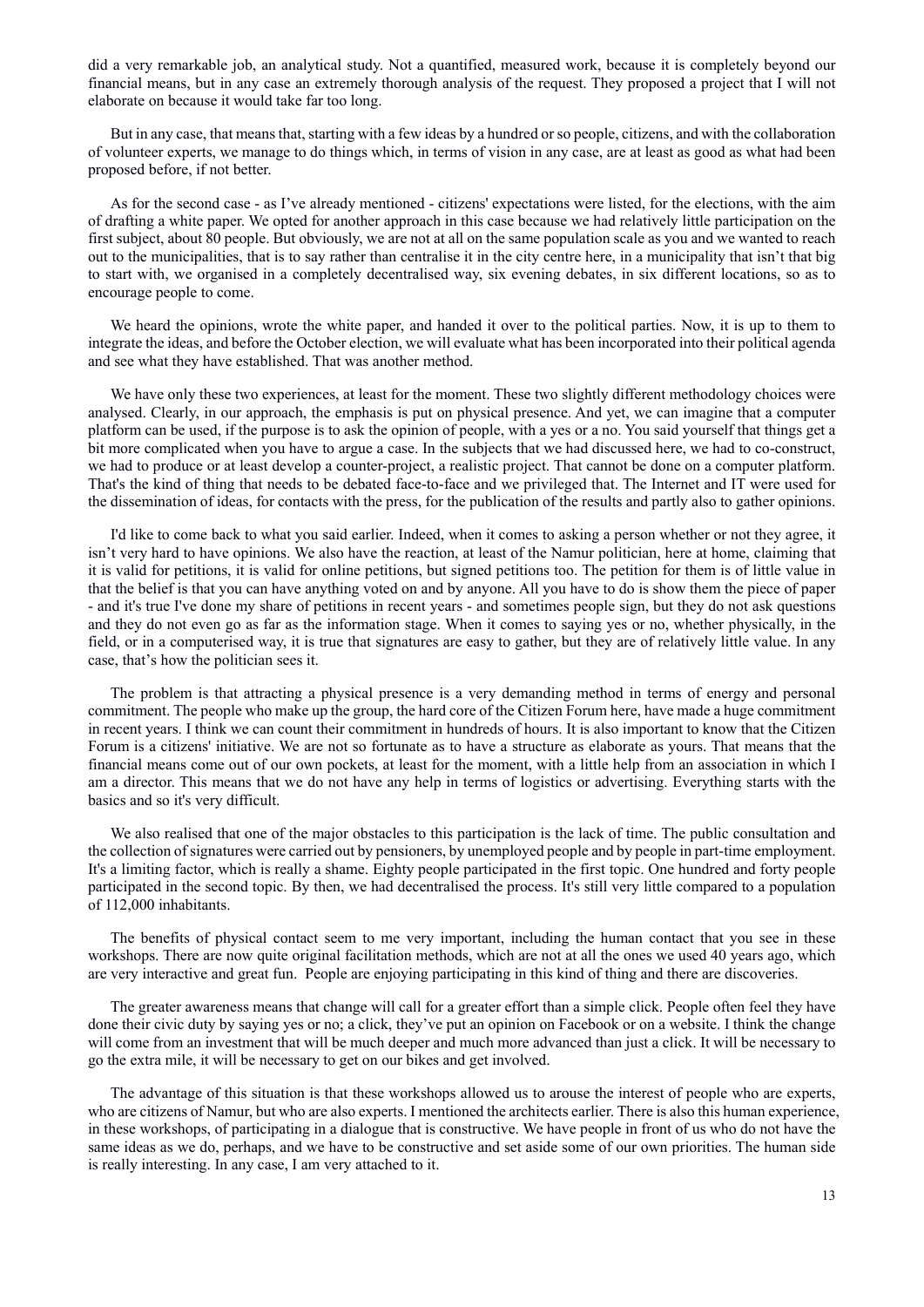The major advantage is the quality of the final result. When we organised the work on Leopold Park, we organised it in two days. We had one day geared towards an emergence phase and the second day was a convergence phase.

Emergence means that all ideas are welcome and all the ideas are submitted. That means that among these ideas, there really are some really interesting ideas, but there are also some far-fetched, completely unrealistic ideas; not to throw away, but that cannot be integrated into the final result, but we accept everything.

The difficulty, of course, is the people who come to express themselves on a project that is totally local. For example, the layout of the park: "I have a dog, I would like a place set aside for dogs". We take note of everything, we throw nothing away, everything appears in the report in the end.

What's interesting is the second day of convergence. The idea is to start from all these disparate ideas, some very unrealistic, and to turn them into something coherent. I was very scared, after the first day, of all those hard-to-manage ideas. In a very natural way, those who participate in the debate will eliminate the unrealistic ones. They are naturally filtered out and the interesting, realistic, constructive ideas will emerge, which can lead to a final project. This approach is only possible in a face-to-face situation. When we co-construct, when we want to present an alternative, we need a physical presence.

In the case of the Workcafé, these are workshops with a topic of discussion. A number of people meet there, one workshop talks about mobility, another talks about urbanism, another talks about social concerns and people actually come to participate in these workshops, it lasts half an hour. They then go to the workshop next door, see what has already been covered, add their point of view, discuss, renegotiate. It comes back in plenary. This work of co-construction seems to me essential for the quality of the final project. I think physical presence is important, although this clearly means that we will never be able to reach out to some people in that way.

What is also interesting about the physical presence is that the proposals are prioritised by the participants themselves. Let me tell you about the case of the two opposition political parties in Namur who worked on this system, who were waiting for the citizens to submit their ideas to them. It is they themselves who will have to prioritise, who will pick and choose what interests them. It does not seem very democratic to me. What interests me is that the people who participate in the workshops themselves say what is important.

Elevating the level of the proposals towards the general interest means no longer being that person who says: "I would like to point out that on the pavement opposite my house, there are 4 slabs missing and it's difficult for a woman with a pushchair or for bikes". It's no doubt important, but elevating the debate means that from these small local concerns, we need to be able to say "Let's have a global vision of city sidewalk mobility". It's also something that can be done thanks to a physical presence, it seems difficult to me via a computer.

What also comes to the fore is the lack of interest of the population for the political debate. I've been working the streets, in the proper sense of the term, over the past 6 years, through petitions and contacts with the public. Clearly, people no longer believe in it. The most common remark I would hear was: "Do you think you will win this? " The only answer we can give them is to say, "No, I'm not sure of winning, but what I'm sure of is that if I don't try, I would have lost anyway. " That's the only consistent answer I can give them. There is very little encouragement. People do not think that we can actually get something done. Obviously, this is the case with you too, the results of our approaches are not binding. Most of the time, in any case now, they are not given any great consideration. There is little hope of obtaining the results. People don't want to spend time on something that is unlikely to happen.

We have very little financial means. I think that the two topics we just discussed cost less than 1,000 euros. That's about all we managed to find for the process. These are very limited means, for logistics, for dissemination. For the second topic, we advertised it by distributing 15,000 flyers by hand. We have limited means. This could change if the Citizen Forum in Namur could achieve a result and have at least one victory.

We still have only two topics, the first of which is still under discussion for the time being. If we could achieve a result, people could then become aware - as is the case with you - that together we can achieve something.

To answer the question that the President of CALRE asked earlier about the methods that could be put in place to be really effective, I have no answer. What is needed is a real political will to integrate the population into decisions. This is what seems essential to me. This will change when the citizen has the confidence and awareness that the politician is able to hear them. In my opinion, all the methods will be of use, even the most superficial and perhaps even the least elaborate. But that will only come about when we have earned people's confidence.

I will conclude on this: I am happy to note that you are also convinced that among these citizens - ordinary citizens who, on the face of it, do not have any competence- there is a phenomenal intelligence. There is an extraordinary mine of common sense and realism, although not everything can be taken at face value, and that's important. The second line seems important to me, namely the will of the politician. I have heard it expressed this morning and I welcome it. The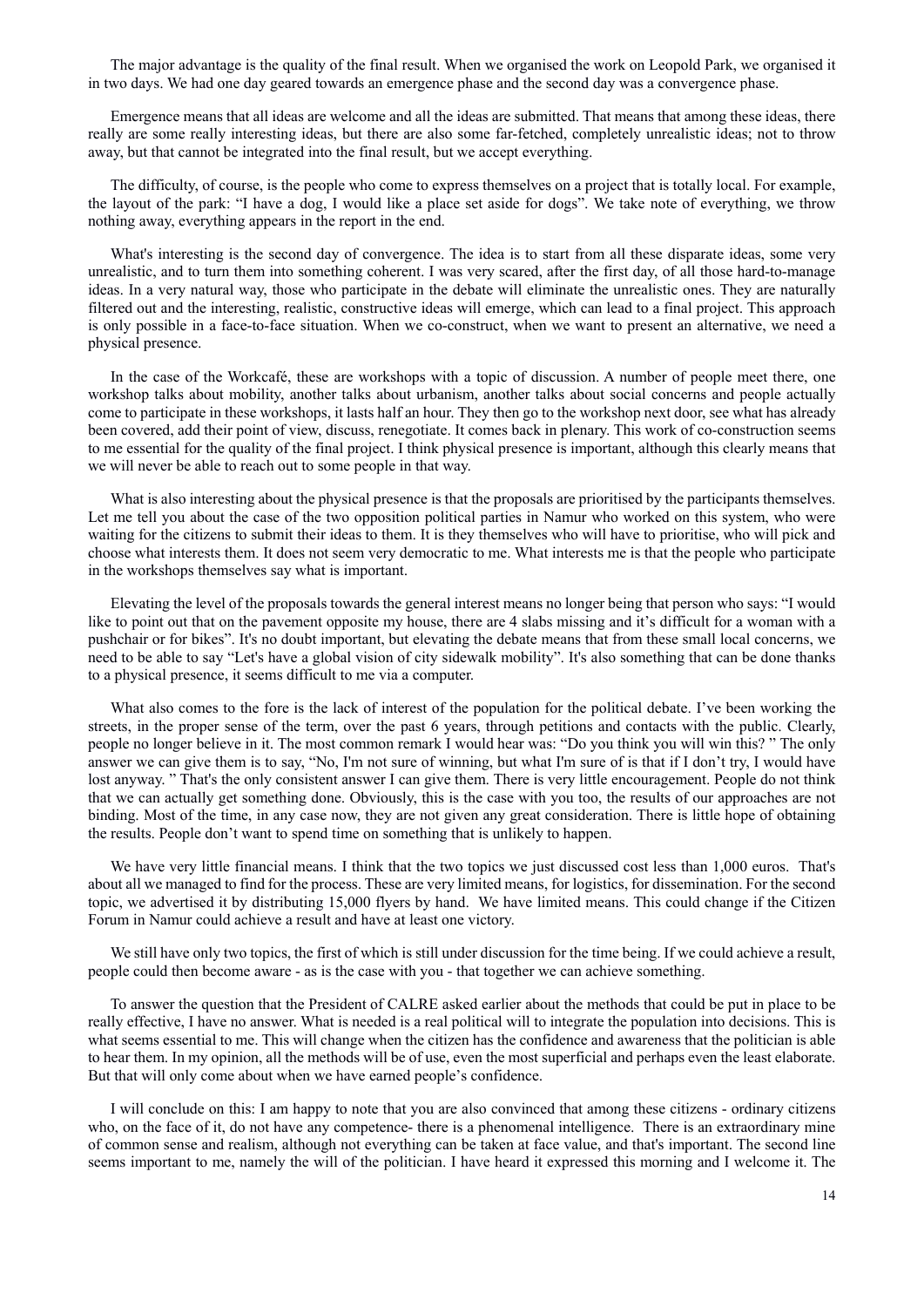day when the politician really wants to hear what the people have to say, the methods will follow suit and our worries will be over. For me, the major local concern is this one.

Thank you for your attention - I'm delighted to be here with you today - and thank you very much for your interest in this subject that is also close to my heart.

**Mr André Antoine**, President of the Parliament of Wallonia. - Thank you, Mr Guillaume.

# **EXCHANGE OF VIEWS AND BEST PRACTICES ON INTERACTIVE DEMOCRACY IN THE CALRE MEMBER ASSEMBLIES**

**Mr André Antoine**, President of the Parliament of Wallonia. - - The time has come for questions, reactions and suggestions.

I give the floor to Mr Alexandre Miesen.

**Mr Alexander Miesen,** President of the Parliament of the German-speaking Community. - Thank you to you too.

I have a question for both speakers.

You explained that you mainly organise consultations for infrastructure projects. These are obviously very concrete things. We are representatives of parliaments and there is a difference between being a parliamentarian and being a mayor or communal councillor, especially when it comes to projects and the way of working. For example, we do planning legislation, but we are not the ones who implement a concrete infrastructure project on site.

In your experience, do you believe there are projects, cases or even levels of power that are too abstract to organise consultations?

**Mr André Antoine**, President of the Parliament of Wallonia. - Do we need very concrete subjects to justify a consultation, or could we organise a consultation or a participation on the establishment of a standard for example, with no bearing on any particular realisation?

**Ms Dominique Ollivier**, President of the Montreal Public Consultation Office (MPCO). - In Quebec, we use a lot of public consultation at all levels of government and even very abstract things.

There is one example that I often like to give: in 2001, from memory, we adopted a framework law on the elimination of poverty. Now that is pretty abstract. It started from a grassroots forum that conducted a decentralised consultation in all the provinces of Quebec and we came up with major themes that could be the subject of legislation. Then these were taken over by Parliament and worked at these different levels. This is an example that comes to mind.

We just had a big consultation. You will tell me that it is still relatively concrete since it affected unemployment, employment, access to housing, etc.; all the parameters and determinants of poverty.

There has also been extensive consultation at the Canadian level on the reform of the parliamentary system that we have - we have a first past the post system - to see if we can switch to other types of systems. Across Canada, nearly 3 million people participated.

What is needed first is a real desire to do things. Then the next step is to see how we can achieve synergy between the parliamentary tools we have, be they parliamentary committees or other methods, and the goodwill of citizens because we must recognise that citizens are the experts in the use of their own life.

If you ask them about things that affect their lives, they will certainly be able to contribute positively. From that point of view, I don't think there are any subjects that cannot be the subject of a consultation.

**Mr Marcel Guillaume** of the Namur Citizen Forum. - You have more or less given the answer that I wanted to give as well, but actually, when I said earlier that the topics that interest people are often topics that affect their living environment, it is true that these are often reactions to urban planning or land-use planning projects, but we are also very keen to see all topics being taken up that touch on our way of life.

You talk about poverty, one of the topics that has been debated in Namur, it is also something that is very close to what you just said, namely the begging context which has provoked a lot of negative actions and reactions and where it would have effectively been worthwhile to take the pulse of the public, the opinion of the public on this subject. After all, 25,000 people in Namur took part in this public consultation on the new shopping centre. Clearly, at the level of Parliament,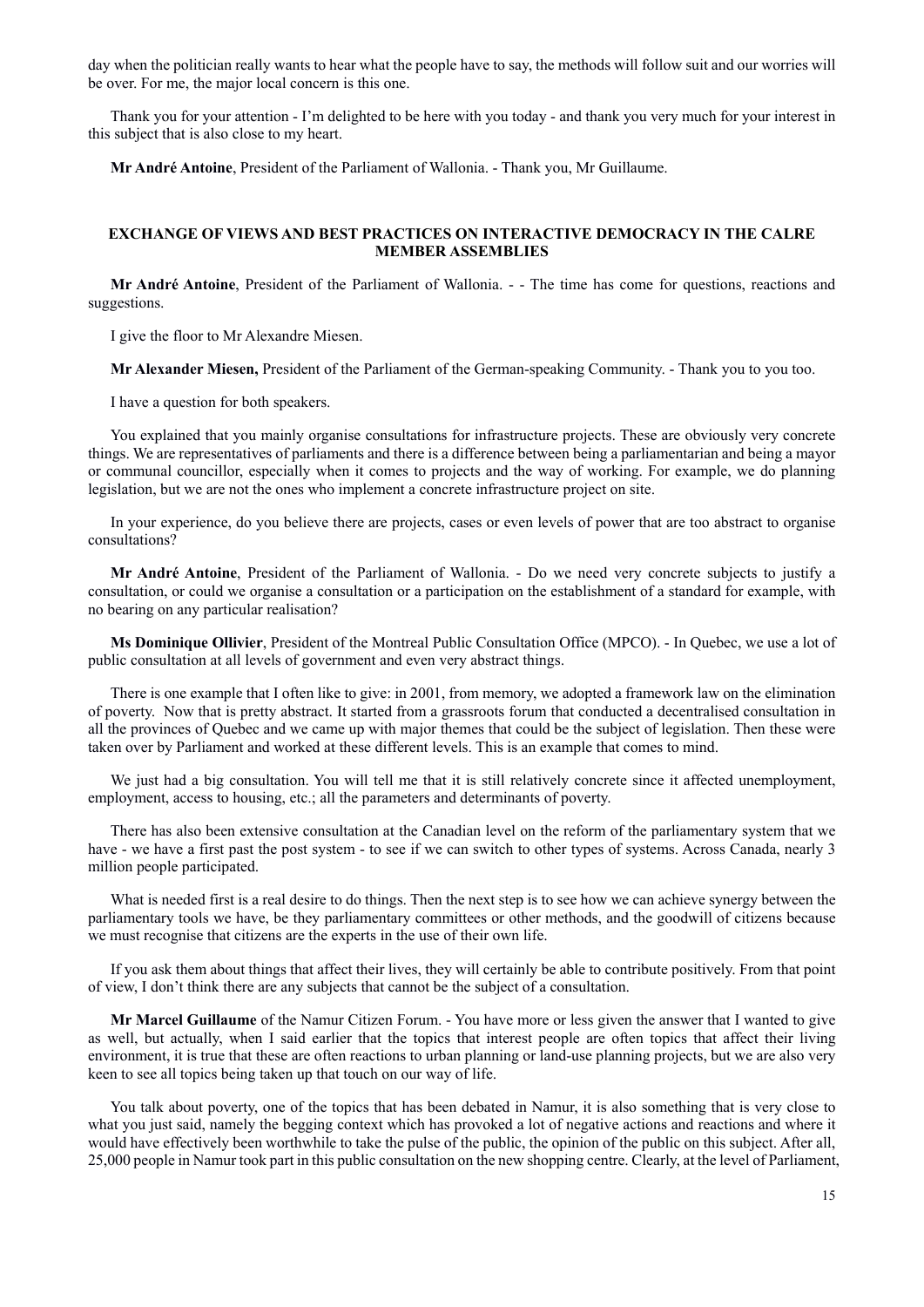what we could do and I think it is in progress anyway for the moment, is to review the legislation on public consultation. This is clearly work that can be done at the level of Parliament. To situate this in two minutes, a question appears under people's signature sheets. 13,000 people back a question, the City of Namur decides not to use this question, not to undertake another public consultation, to propose other questions that are contested, because they are too directed.

In any case, at the level of legislation, perhaps at the binding level of the result too, the possibility of a referendum was mentioned earlier, it is also an idea that some people back here. The referendum, of course, makes the result binding, whereas the public consultation, which takes a huge amount of effort, may ultimately not be taken into consideration, in any case the results may not be taken into consideration. All this is demotivating.

At the level of legislation, giving the result a binding nature would of course be much more stimulating and encourage people to participate and to solve part of the problem, precisely the non-participation of citizens. It's mostly at the regulatory level of all of this that you have to work.

Everything that we have experimented with in the last six years has been circumvented in one way or another. I won't go into details, but everything has been tried and everything has been circumvented. It's a little discouraging. At the level of Parliament, we could have stricter rules with regard to these regulations.

**Mr André Antoine**, President of the Parliament of Wallonia. - If there are no other speakers, I will perhaps be a bit of a devil's advocate, because as much as I believe in participation, sometimes we have to set a few limits too, I would perhaps point to two or three elements.

Participation or the use of a whole series of actions put the brakes on decision-making and its implementation. Sometimes, not always, far from it, it is damaging, because it is very difficult to enrol the public and the citizens in a medium term perspective. We are obsessed with the current point in time. I would like to draw attention to a form also of conservatism and selfishness "It's my back yard. If it's not in my back yard, frankly, you can do it elsewhere, but not in my back yard. " Then you have people who say, my environment is like that, we must not change it, while if we take a look back at history, we will see that our cities have evolved significant, well before we were born and that they have not been frozen in time.

I say that because, as an individual, and this may be more relevant to the people of Namur, but you will be able to react, I am full of regrets, having experienced it myself, about what happened on the 2nd of June 1996.

What am I talking about? It concerned our Parliament. Wallonia was putting together its democratic structure and we had to build or create a new parliament. There was a competition of architects to finally see what was the best project. At the time, I was witness to it, I was in Parliament, the Government had retained a Swiss project by Mario Botta, which was an extremely ambitious architectural design - personally, I found it very beautiful - which was to create a building in the form of a boat on the Meuse right here at Grognon.

This prompted a big demonstration, the people of Namur rallied against it and there was a public consultation. Fiftyfour percent of the people consulted said: "No, no way are you touching the Grognon, etc. At the time, the slogan "Decency yes, expense, no" was bandied about, because the project involved 25 million euros, 1 billion Belgian francs at the time, so it was purely scandalous.

We are now in 2018. We have moved into this building, which is very beautiful from the outside, but which for us, on the parliamentary day to day level, is not functional. I say that having used it for many years. You will see it just now, we have a hemicycle that is not a hemicycle, it is an British-style Parliament, face to face. So we have poor visibility, poor interaction between parliamentarians. Today it is not therefore a good solution.

Secondly, having visited a whole series of parliaments; I am thinking, for example, of a parliament that has hit the headlines, the Scottish Parliament, which is quite a major architectural work. Having a somewhat daring architecture draws attention, attracts visitors and puts the spotlight on democracy. This is a second regret.

Then, in total, as far as decency and expense are concerned, I would not dare to say it to the people of Namur, but we have easily crossed the 25 million euros mark simply by re-adapting this building, since we are again going to build an extension on the side that will cost us more than 10 million euros.

I say to myself: were they right? I do not defend Mario Botta, I find personally that the project was beautiful, but that's another matter. Was the population of the time right? Was there not too much conservatism there? If we imagine today a parliament in the form of a boat here in Grognon, at the confluence of the Sambre and the Meuse river, we would have a major building that proudly stands for Namur.

I wanted to ask you the question from a double angle. First to the native of Namur who is specialised in consultation, does he have any regrets or, on the contrary, is it a great victory because we did not do it? I am ready to hear it, you can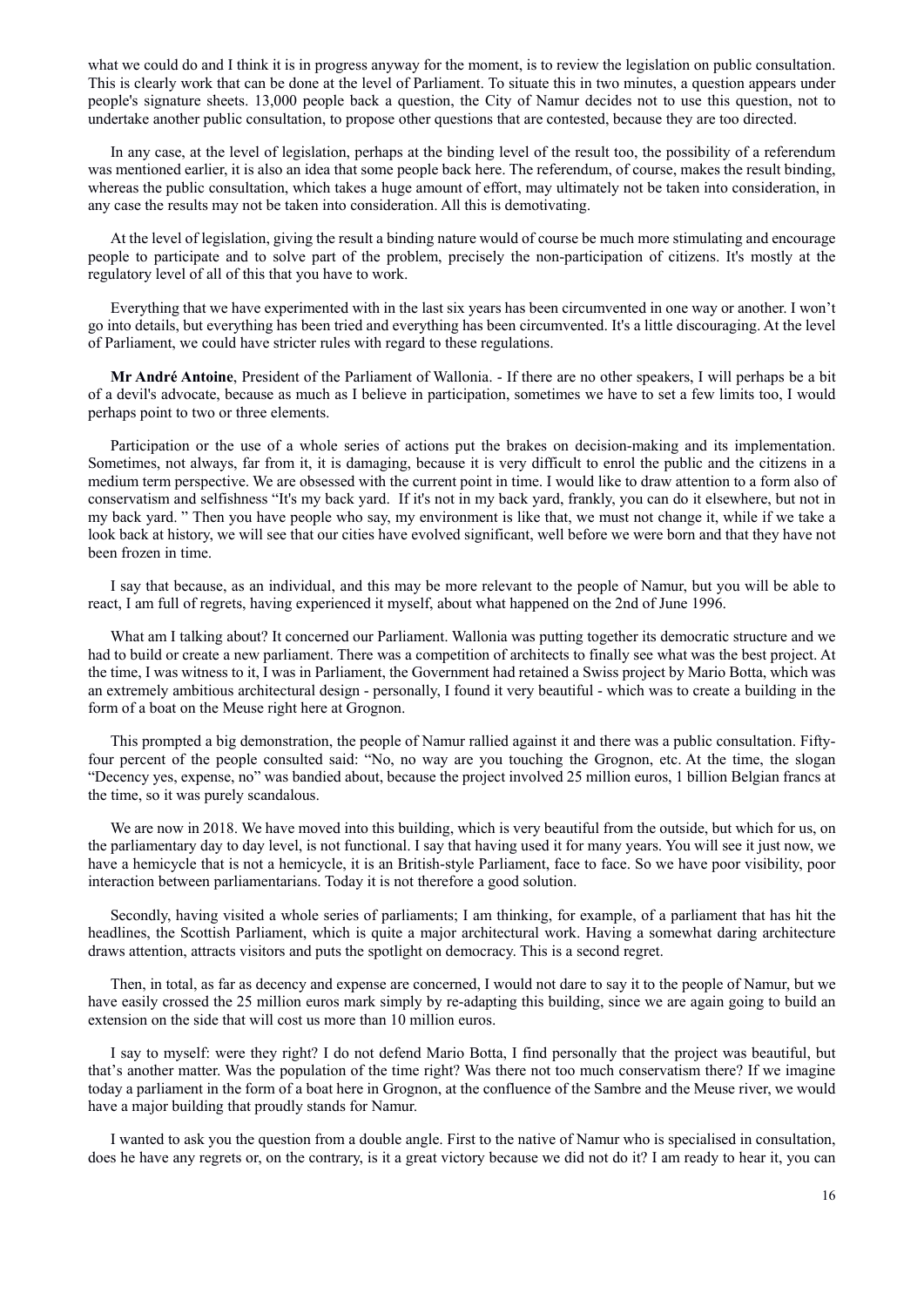speak freely. On the other hand, is participation not influenced by the delivery period? That is to say that we see a project, we get scared, we get mobilised, we are against and sometimes, if the politician, contrary to what I feel, pushes it through, once the project has been completed, I've already noticed how often citizens tend to say: "At the end of the day, it's not that bad. Actually, I may have been wrong. " The delivery period, if you forgive me that expression, favours negative participation because the citizen does not always have the capacity, the time, the information, to imagine what the project will be.

Participation, conservatism, selfishness. Participation, speed of decision and its relevance.

I took an example that was important to us because it is our Parliament.

Mr Miesen can tell you about his Parliament's adventure too, because it wasn't easy. In his case, it wasn't so much the building itself, because the building existed, but probably the nature of the expense, etc. If Belgium's German-speakers had been asked for their opinion, they would probably have voted against it.

I give the floor to Mr Marcel Guillaume.

**Mr Marcel Guillaume** of Namur Citizen Forum. - I think you have clearly identified the limits of the consultation. In these consultations, the first rule would be to avoid anything that is only personal interest, which is only a matter of taste, of brick colour, of architectural form. It should be possible to eliminate what is purely emotional and far removed from the general interest; we are aware of it.

For the Botta, I cannot answer you, because I do not think I was that involved at that time, I wasn't in this approach. I cannot give you my opinion today on this Parliament, but I agree with you. When you spend a lot of time with people and listen to their opinion, you hear opinions that are much too focused on personal interest, on something that is futile and unrealistic.

You said earlier that when people are asked: "Why are you against? ", this is when you sense the mental block. You have people who sometimes agree with the points of view that I put forward. I ask what interests them in particular and I am told: "I agree with you" and the dialogue is over.

When I was answering the gentleman earlier, maybe there would be a possibility of having a somewhat more binding effect on the final result, I also think that if we attract a very broad participation one day, we will have something much more coherent, much more realistic because precisely this opinion has been shared by many people. You manage to attract a participation that is representative, coherent and realistic. We are far from having reached that point.

When we proposed the counter-project to the shopping centre, we had architects working on it. We proposed it to the City of Namur who said that it was interested. It worked for four months on the project, which is the proof that indeed, it is interesting. The developer was interested too but this work, initially with only 80 people,, along with the work of the experts, actually lead to something. It goes without saying that if, during a consultation on an important project, 200 of Namur's population participate, it is not representative. It must also be said that in order for it to be representative, it must be possible - as you said earlier - to reach a broad spectrum of the population, in any case one that is representative.

I was saying earlier that I was in contact with two opposition political parties that consulted the people to build their election platform. In fact, when you look at the results, you realise that they have very different results in terms of priority simply because these two political parties are addressing a population that is very different and so they have results that are completely different.

To ensure that the aim of the project is realistic, clearly it is important to reach a whole spectrum of people. And most importantly, you've noticed it too, you have to inform people. That's the problem, the information needs to trickle down and that is very difficult because people have access to information, but it is very superficial and they may not always have, in any case, this vision in the medium or long term. And that remains a problem. So, we need the information and representativeness of all layers of the population. But it is a difficult job and I am very much aware of it.

**Ms Dominique Ollivier**, President of the Montreal Public Consultation Office (MPCO). - If you would allow me to add something, examples as you name them, there are plenty of them. I remember when I first saw the Louvre Pyramid, for example, I thought it was terrible to take the work of Louis XIV and distort it like that. No, that was Versailles, the Louvre was well before Louis XIV, but I thought it made no sense.

Today, the structure is just part of the landscape. So yes, it's important and when I have to talk about participatory democracy, I say we have to see how it relates to representative democracy.

Representatives, elected representatives were elected to decide. Although we could make this more binding, I will just say that if we hold a consultation, what must be binding is the duty of accountability, to explain why we came to this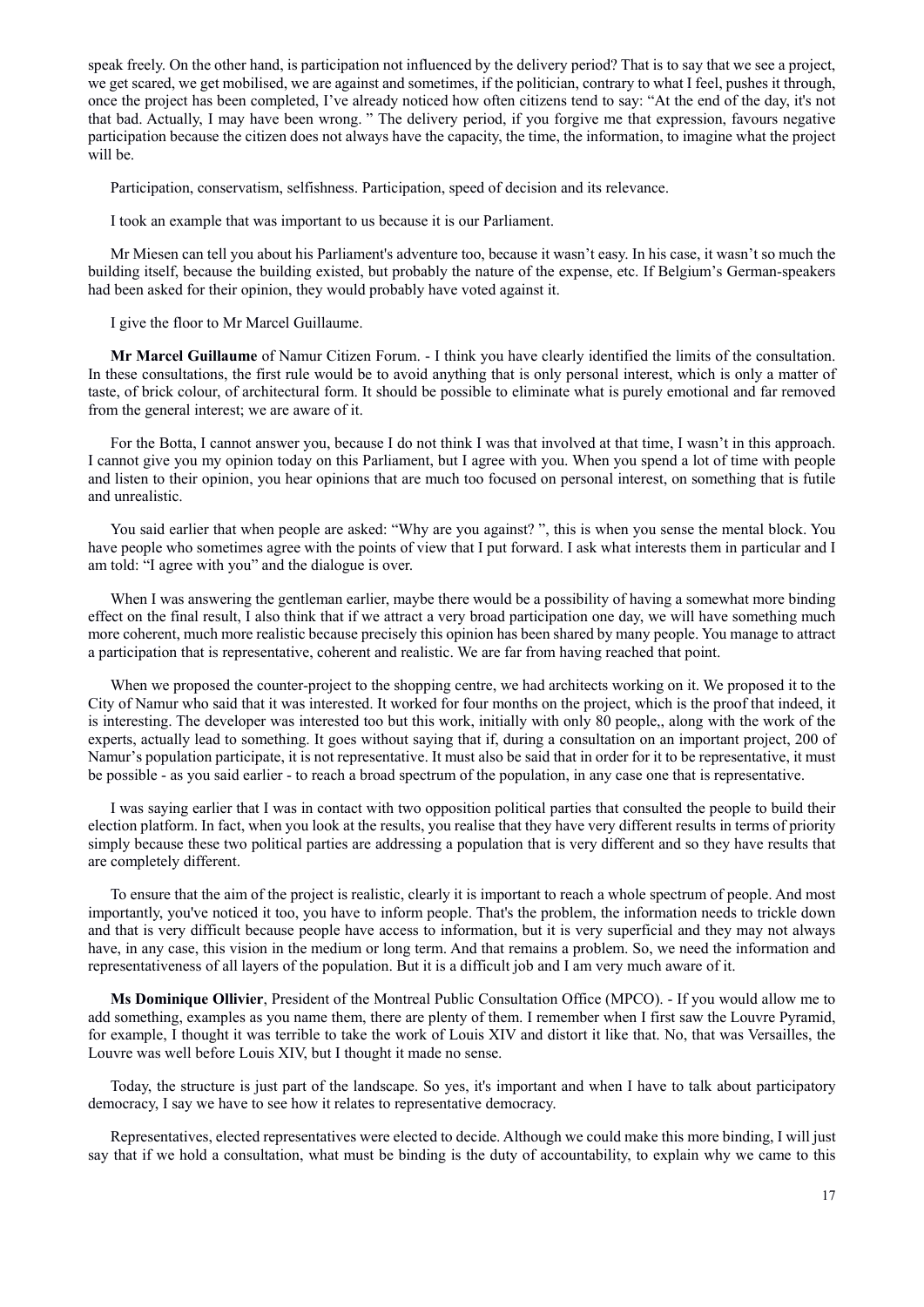decision, regardless of the rest. I often say that it is necessary to triangulate the wise mix of citizens. Then, one must be able to draw, of course, on the technical knowledge of the civil servants, on what is feasible or not, both in the legal framework, the financial framework, etc. and finally respect the capacity of the elected representative. to have will, to have a vision.

Let me give you an example. When I was little, I was maybe seven or eight years old, so it's been more than forty years, a bike path was created near my home. It was a time when the car was everything. The path passed along on the edge of a canal, which at the time was a place where industries dumped their waste, so something absolutely polluted, not green, just wasteland. A bike path was created there and everyone said: "But why do we want our kids to ride their bikes there? First of all, it goes from nowhere and it's not going anywhere and it's not being used by anyone, and we've spent our public funds doing that, what a scandal! ". Forty years later, the canal has been cleaned up, the canal bike path is starting to look like what you have here, the houses have developed around it and it's one of the jewels of Montreal and people keep dreaming of extending it so that it carries on all along the shoreline.

So, you have to respect that ability of a politician to have vision. We had a highway that passed right through the city centre, and we had a politician who talked about turning it into an urban boulevard. Everyone said to themselves: "Him again! " It was a former mayor who was trying to come back. They said to each other: "Yes, it's the guy who spends the money on crazy projects", and so on. Sixteen years later, this highway has been transformed into an urban boulevard and everyone is happy. In a way, you have to take the high road and everyone has to assume their own role.

The role of elected representatives is to decide and to have vision. It has to be assumed. That's what I want to say about that. When we hold a consultation process, if we want to highlight the common good, we have to define what the needs are and where we want the citizens to contribute. If we want to draft bills, we must explain to the public on what part of the bill they have an influence. We must succeed in extracting the issues at stake and then say: "What would be the solution for you to this issue? " to solve an issue and then translate it into a bill. It must be remembered that they have the responsibility.

When I hear the new Mayor of Montreal say: "We will do what the Office recommends," I say: "That's fine with me, Madam Mayor, but, in a way, that's not why you were elected. You've been elected to have vision. I can make a recommendation to the best of our knowledge and that best reflects the public opinion, which would be a good decisionmaking process, but you must take the responsibility of taking the final decision. Otherwise, we will be in a state of immobility that will never stop". That's the difficulty.

**Mr André Antoine**, President of the Parliament of Wallonia. - Taking advantage of the time I have, I wanted to ask you about modern technologies.

I mentioned it in my introductory speech, they are clearly useful, because we can more easily converse, dialogue and listen to our fellow citizens. Yet here too, there are limits. I think that social networks give us the chance to access information and not necessarily knowledge, which is already a first difference.

The second limit is the instant side. I will give an example on a planetary scale: today, we have the feeling that Donald Trump manages by Twitter. Every day, there is a decision in 10 words that falls and moreover that changes from morning to afternoon. It's also a fear that I wanted to express, it's the instant side: "I am asked my opinion, I will answer right away. That way they'll know". Does not that also lead to a form of radicality in the expression and perhaps not enough distance, nuance and reflection?

To give an anecdote, in my commune, there is a computer tool called "BetterStreet" or how to improve the street. Our citizens can walk around with an iPhone and, if there's a sign that leans a bit too much, they take a picture and they send it. The idea is generous, it is to inform the municipality of a number of malfunctions, and so on.

What did we find after a year? We were very disappointed because we had 500 contributions, which was wonderful, but 420 of them were sent by one and the same person. We've come to the point where we see him walking in the street and we wonder what he will still find. When he has sent the photo or sent his email, three days later, he says: "But where's the solution? You're trying to fool the citizen! ". In fact, we're not trying to fool the citizen, but work sites do have a schedule to follow. We won't just take the municipal workers off one job and send them to solve a problem he's just identified, which is sometimes of secondary importance and which is sometimes crucial. I'm not saying that everything he detected was of no interest, but at the end of the day we cultivate a habit by telling ourselves: "I'm going for a walk and I'm going to find something that's wrong".

My intention was to hear what you have to say about these social networks, about the reaction, which is extraordinary, but which is not well adapted. An important and large-scale project sometimes requires six, seven, eight years. There, in 35 seconds, I've decided on its fate. I wanted to see how you set the record straight.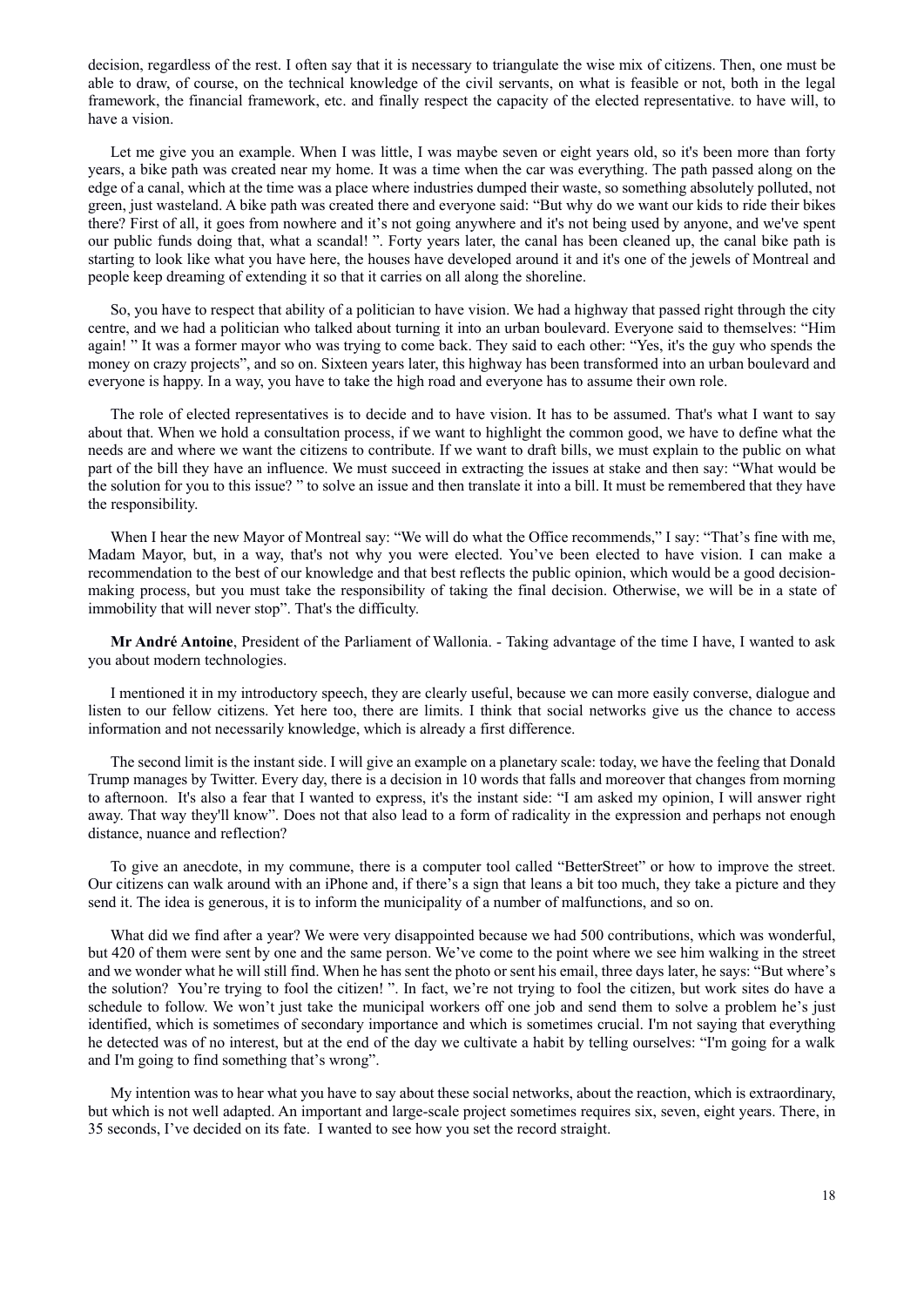**Mr Marcel Guillaume** of the Namur Citizen Forum. - Again, I completely agree with you. That is why, as I was saying earlier, I think that when we are lucky enough to have people who can sit around a table, to whom we can explain the context, in the first topic we rolled out on the Espace Leopold, again, we spent more than two hours explaining the context, the interests, hearing the commercial interests, the urban planning interests as well. In that case, there was the process of informing the people who were participating.

The other benefit of having physical participation in contrast to this knee-jerk reaction on social networks is that there is a constructive process. We feed on the opinion of the other, the information given and we arrive at something that seems much more realistic.

When you talk about radicalisation, I agree with you again. It would be enough for the first to say: "Wait, it's a crazy project, it must be abolished" and the second is influenced by it. The idea that we defend is co-construction through personal investment and by physical participation, but with all the limits of availability set out earlier.

I've been on Facebook for a year. There is indeed information that I have via it and that I would not otherwise have - I don't read the newspapers that much because I don't have the time - but it has its limits. Taking a decision based on the reactions on the social networks is completely utopian.

**Ms Dominique Ollivier**, President of the Montreal Public Consultation Office (MPCO). - We're in agreement.

That's why I introduced you to our method earlier. We firmly believe that there must be an information stage and then a consultation stage, a time to hear opinions, then there must be a neutral third party who can help analyse public opinion. This is what makes the Office's method so successful.

I think what you say is interesting because we are experiencing the same thing. Earlier, I mentioned our famous project to stop transit traffic. If I had opened a platform that made it possible to duplicate the petition that people had online, to say whether they are for or against, I would have a lot more results. Having said that, having 1,000 people taking the time to think, to identify, to give me arguments, to give me solutions, that's worth 38,000 people who just said yes or no. We must fight against the instant and the temporal.

I told people: "You can vote for or against the pilot project that we are rolling out now when it's over". They know on the Internet site that there will be a time when they can say yes or no to the pilot project, but that time will come on 31 October, in four months' time. Introducing deadlines can have the effect of calming things down. If I asked them their opinion today, it is an opinion based on the use they make of it today. In four months' time they may realise that this will not have created more congestion in the surrounding streets - or maybe yes - but the information they will give in four months will be based on their experience of the pilot project. It is therefore important to respect the timing.

You must also have foreseeability. From the beginning of the process, we have to tell people how it is going to happen. If I take your example of "BetterStreet" it may be useful to tell them: "Okay, you send us a photo. We will take two months to analyse it, three months to prioritize it and then we undertake to send you something that will give you the priority level of this requested repair". At that point, when things are foreseeable, people tend to act with more common sense than when they try to catch you out. For us, it's important from the outset that people are familiar with all the steps of the process and where it will end.

**Mr André Antoine,** President of the Parliament of Wallonia. - Well we are doing well in terms of timing at least. This is not always the case in parliamentary life, but this time, thanks to you... I would like to take this opportunity to thank you, Mr Guillaume and Mrs Ollivier.

#### **CLOSING REMARKS BY THE PRESIDENT OF THE PARLIAMENT OF WALLONIA, MR ANDRÉ ANTOINE**

**Mr André Antoine**, President of the Parliament of Wallonia. - We will have to report to the CALRE General Assembly, under the presidency of Ms Ana Luis, and perhaps we could draw five conclusions, if I may, that I have reached by listening to you.

First, there can be no decision if there is no information or knowledge. This time of preparation, information, knowledge before projecting into the decision is important.

The second lesson or conclusion that I would like to propose to you is that the protest is not enough if it is not accompanied by a motivation. This is probably what I learned most this morning: the importance of getting, if not forcing, citizens, whether against or in favour, to motivate their position. Mr Guillaume, you said: "I agree with you" but you said